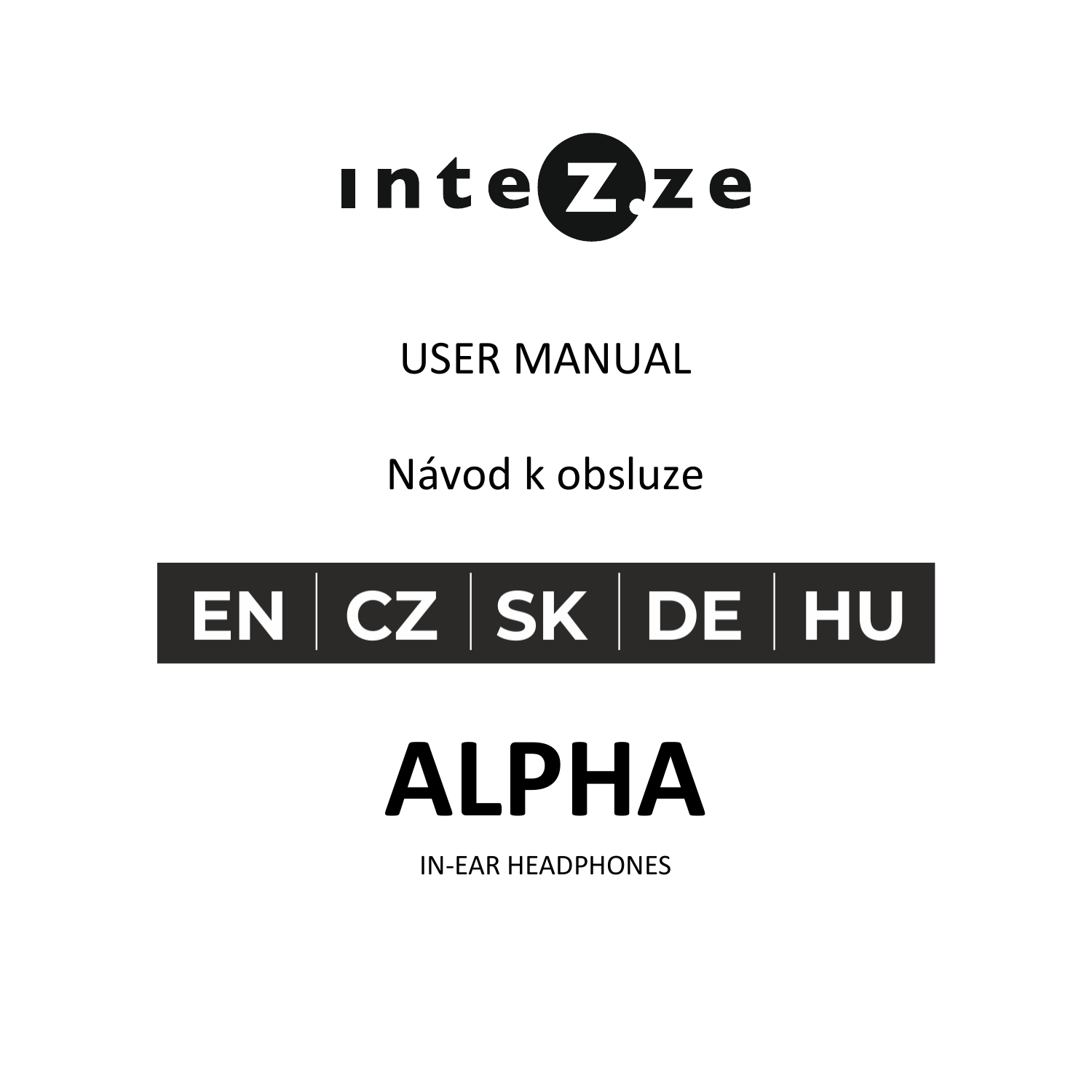## Introduction

Our passion & your joy Only together we are INTEZZE

We design all our models to serve reliably for several years, but sometimes something can go wrong. Therefore, we recommend that you take a few minutes to read the following pages, where you will learn, among other things, how to prevent faults and how to proceed when replacing some parts.

## Using the in-ear headphones

Before the first use, you must connect both in-ear headphones with the detachable cable. You will find the exact description in the following chapter.

#### **Before each use of the in-ear headphones:**

We recommend lowering the volume of the connected device before connecting the in-ear headphones. This saves the in-ear headphones and your ears from high volume shock.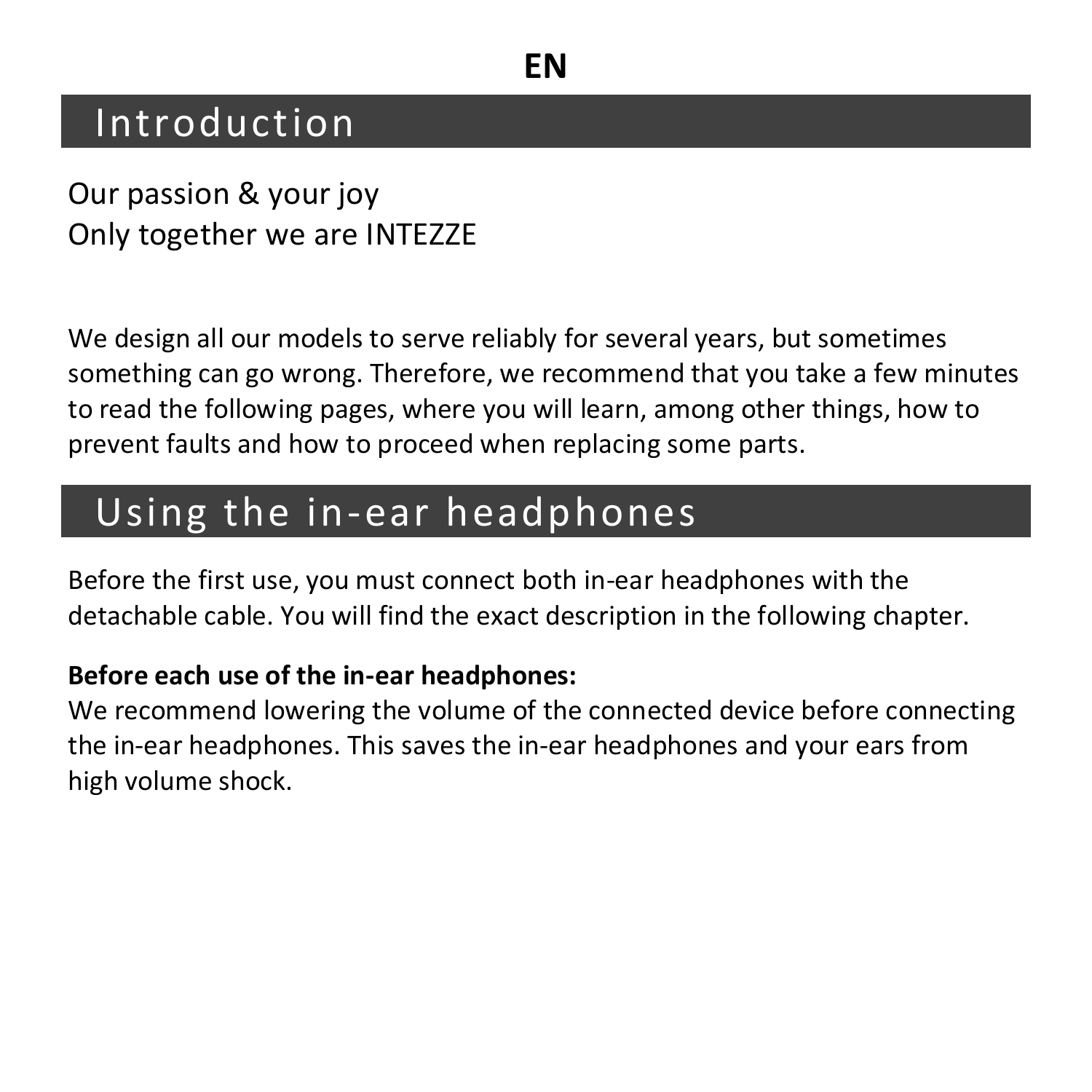## Detachable cable

The connectors connecting the in-ear headphones to the cable should be handled gently. They are not designed for frequent disconnection and connection. We recommend only disconnecting the cables when replacing the cable with a new/different piece.

When disconnecting/connecting the cable, make sure that the L (left) and R (right) in-ear headphones are properly connected to the corresponding L and R connectors on the cable. Also pay attention to the correct polarity of the pins. The cable must always point backwards behind the ear (see next chapter).

If you decide to fine-tune the in-ear headphone sound with your own cable, always make sure in advance that its in-ear headphone jacks are compatible. Never use excessive force when connecting the cable!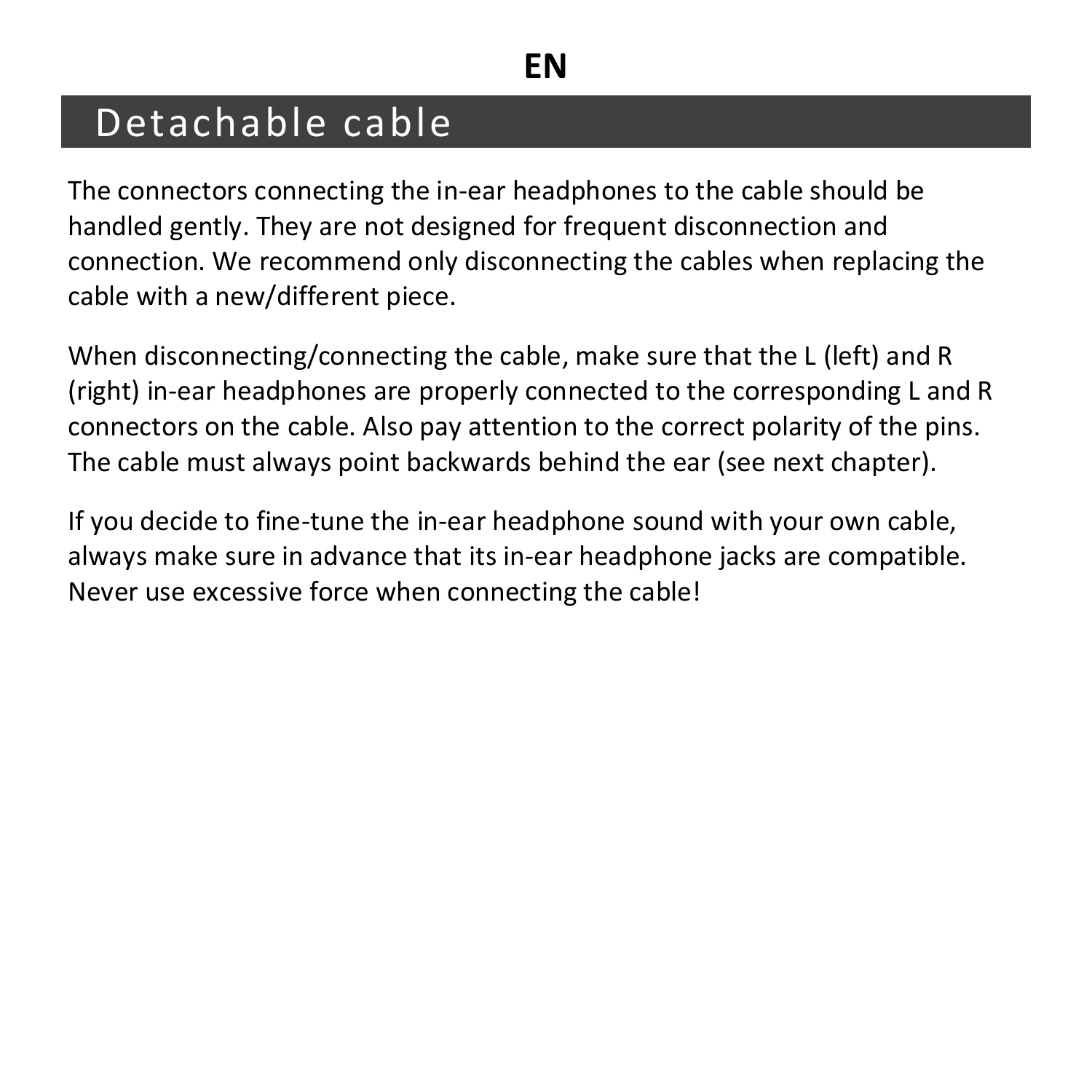**How to properly connect and disconnect the cable:**



- 1) First, make sure you are connecting the left connector to the left in-ear headphone and the right connector to the right in-ear headphone.
- 2) The correct cable routing is behind the ear on both in-ear headphones. You can also determine the correct polarity of the pins as shown at the top left.
- 3) Align both pins of the connector exactly against the holes in the in-ear headphone and push the connector into place. The connector should be inserted correctly as far as it will go.
- 4) When disconnecting, always hold the connector as close to the in-ear headphones as possible and pull in the direction of the pins to disconnect the connector. Do not wiggle or twist!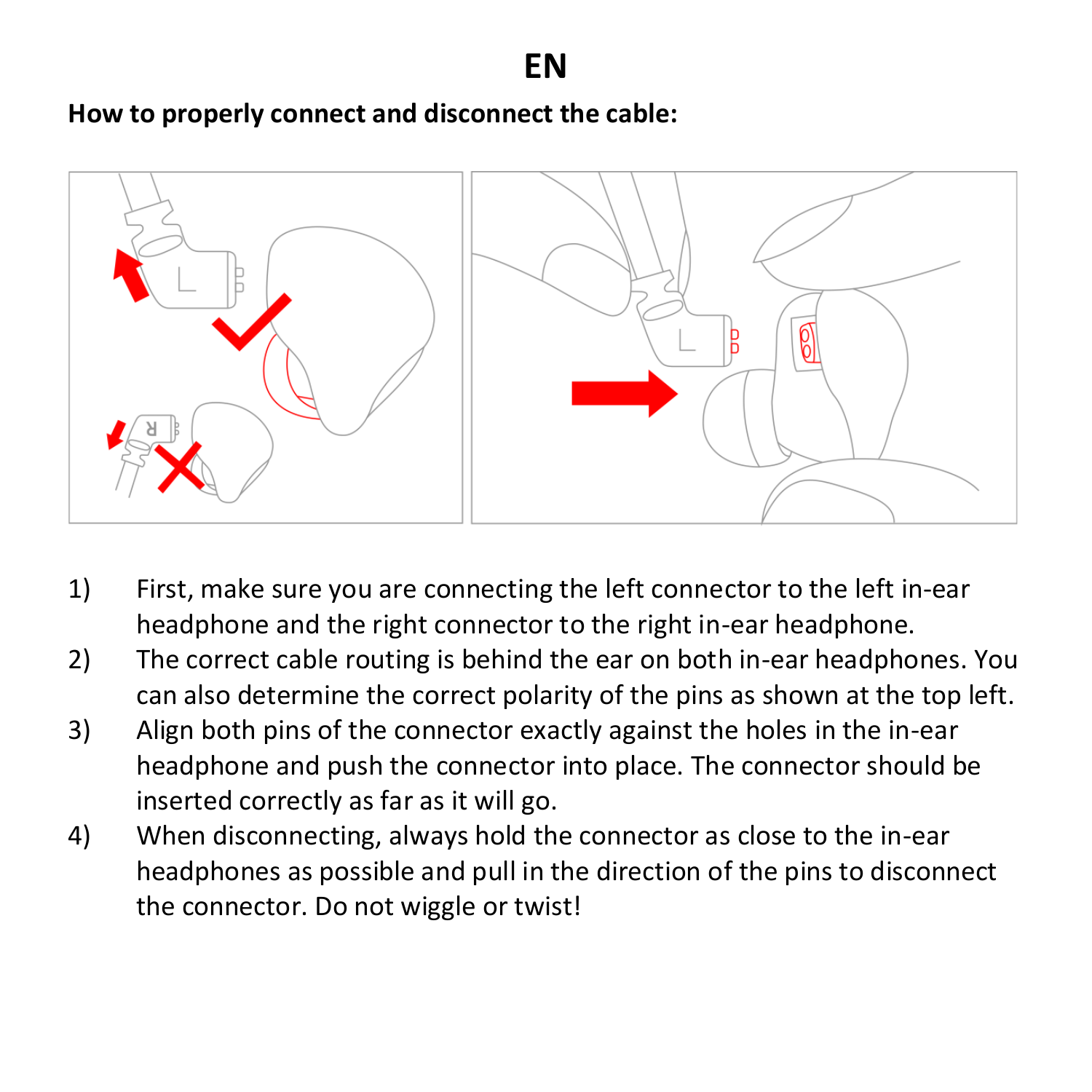## Fitting the in-ear headphones into your ears

- 1) First, identify the left and right in-ear headphone according to the markings on the back.
- 2) Then lightly push one of the in-ear headphones into the correct ear so that the cable points in front of the ear (middle picture).
- 3) With the other hand, slide the cable loop behind the ear.



- 4) With one finger, gently push the in-ear headphone into your ear while the other fingers rotate the in-ear headphone back.
- 5) When rotated correctly, the in-ear headphone fits well in your ear and its cable runs diagonally forward and up. Finally, you can try pulling the cable lightly to make sure that the in-ear headphone is properly fixed in your ear.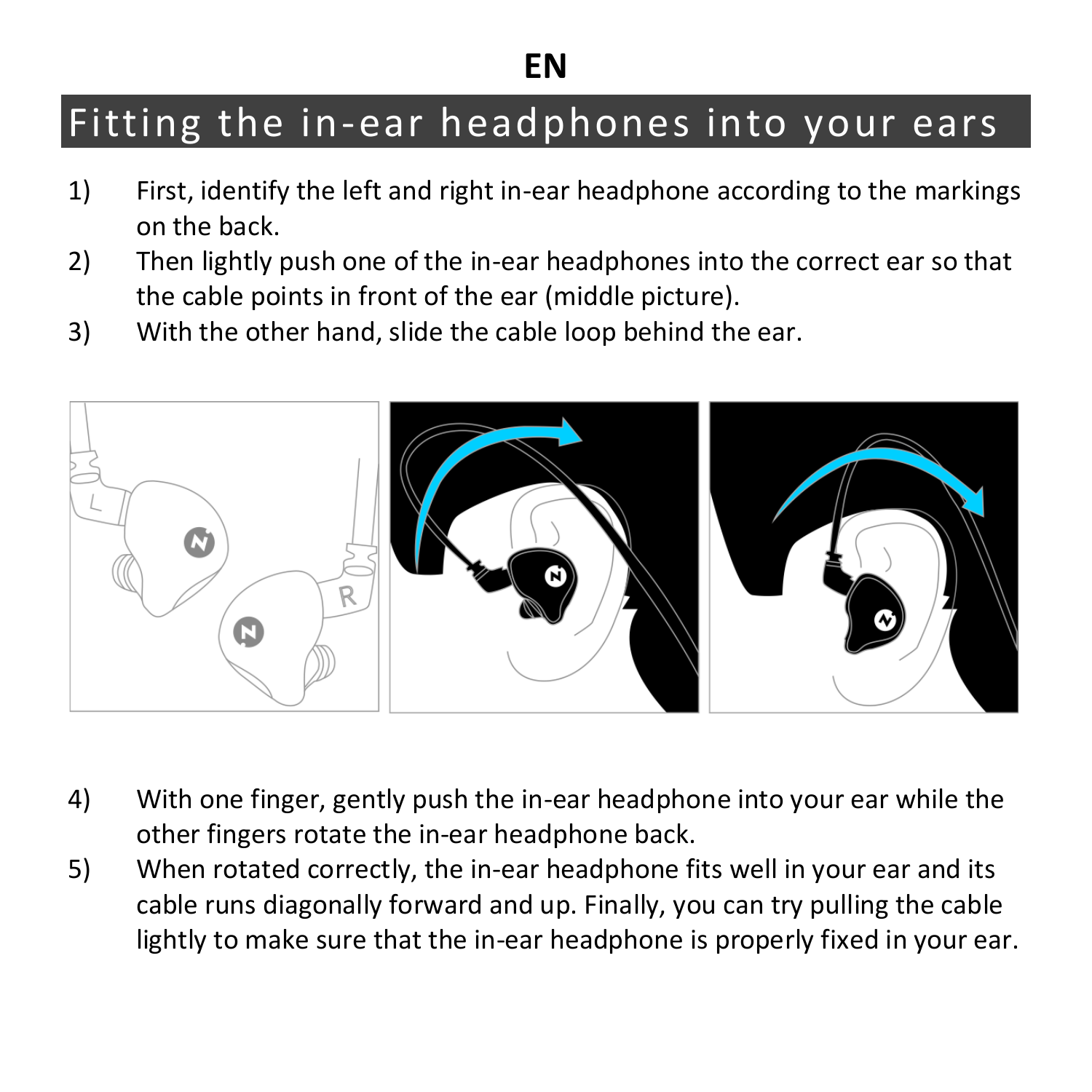## Silicone ear tips

The package includes silicone ear tips in three sizes (S, M, L). Only ear tips that seal properly in the ears but are not twisted in the ear canal allow the in-ear headphones to reach their full potential. Therefore, take the time to carefully select the ear tips.

#### **How to replace the ear tips:**

- 1) Hold the silicone ear tip as close to the in-ear headphone as possible with two fingers and remove it from the in-ear headphone by turning and pulling.
- 2) Select a new ear tip (there is no difference between L and R) and slide it onto the audio output of the in-ear headphone in the reverse process. Push the ear tip all the way to the edge of the metal audio output unit on the in-ear headphone.

#### **How to clean the ear tips correctly:**

- 1) Clean the ear tips ideally after or before each use of the in-ear headphones. This makes it easy to prevent dirt from being pushed deeper, where it could adhere to the grille of the in-ear headphone output, causing it to clog, thus reducing sound quality.
- 2) Remove the ear tips from the in-ear headphones and wipe them with a damp cloth or rinse them in warm water with soap from time to time. Make sure that the ear tips do not fall down the plughole!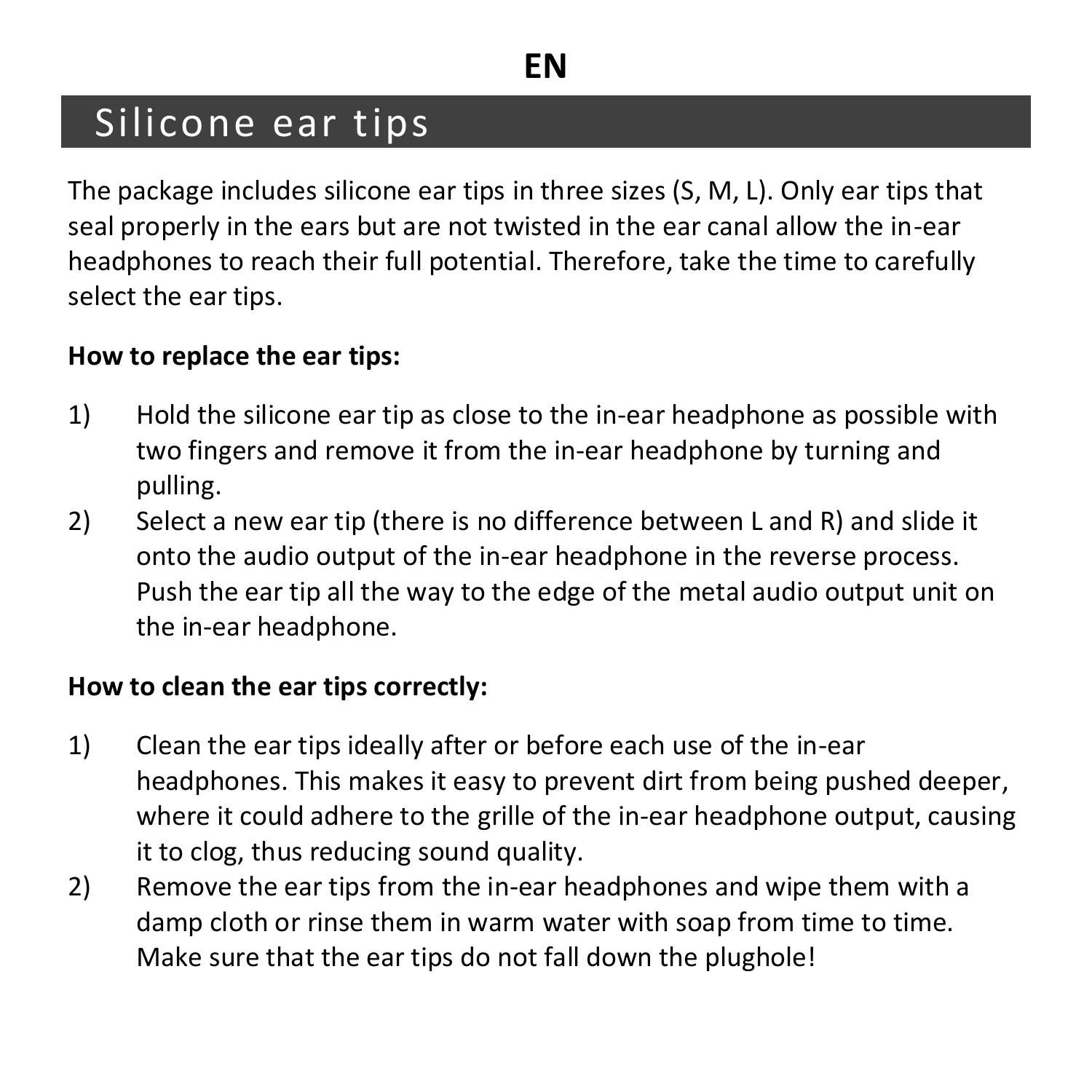## Specifications

| Converters      | Dynamic, 10 mm, biocellulose, double magnets |
|-----------------|----------------------------------------------|
| Frequency range | 10-20.000 Hz                                 |
| Impedance       | 17 ohms                                      |
| Sensitivity     | $109 dB \pm 3 dB$                            |
| Cable           | 125 cm. silver-plated, braided               |
| Connectors      | 2pin 0.75 mm, jack 3.5 mm                    |

## Warning

- 1) Keep the set volume at the lowest possible level. Listening to loud volumes for an extended period may damage your hearing irreversibly!
- 2) Before connecting the in-ear headphones to an audio source, turn down the volume to prevent damage to the in-ear headphones or your hearing.
- 3) Children must be supervised by an adult when using the in-ear headphones. Risk of swallowing small parts.
- 4) To prevent damage to the in-ear headphones, do not subject them to hard shocks or sharp objects.
- 5) Using the in-ear headphones in a very dusty or humid environment may result in damage to the in-ear headphones.
- 6) Always disconnect the in-ear headphone cable by holding the connector itself. Never pull directly on the cable.
- 7) Do not wrap the cord around the phone or player. There is a risk of rapid damage.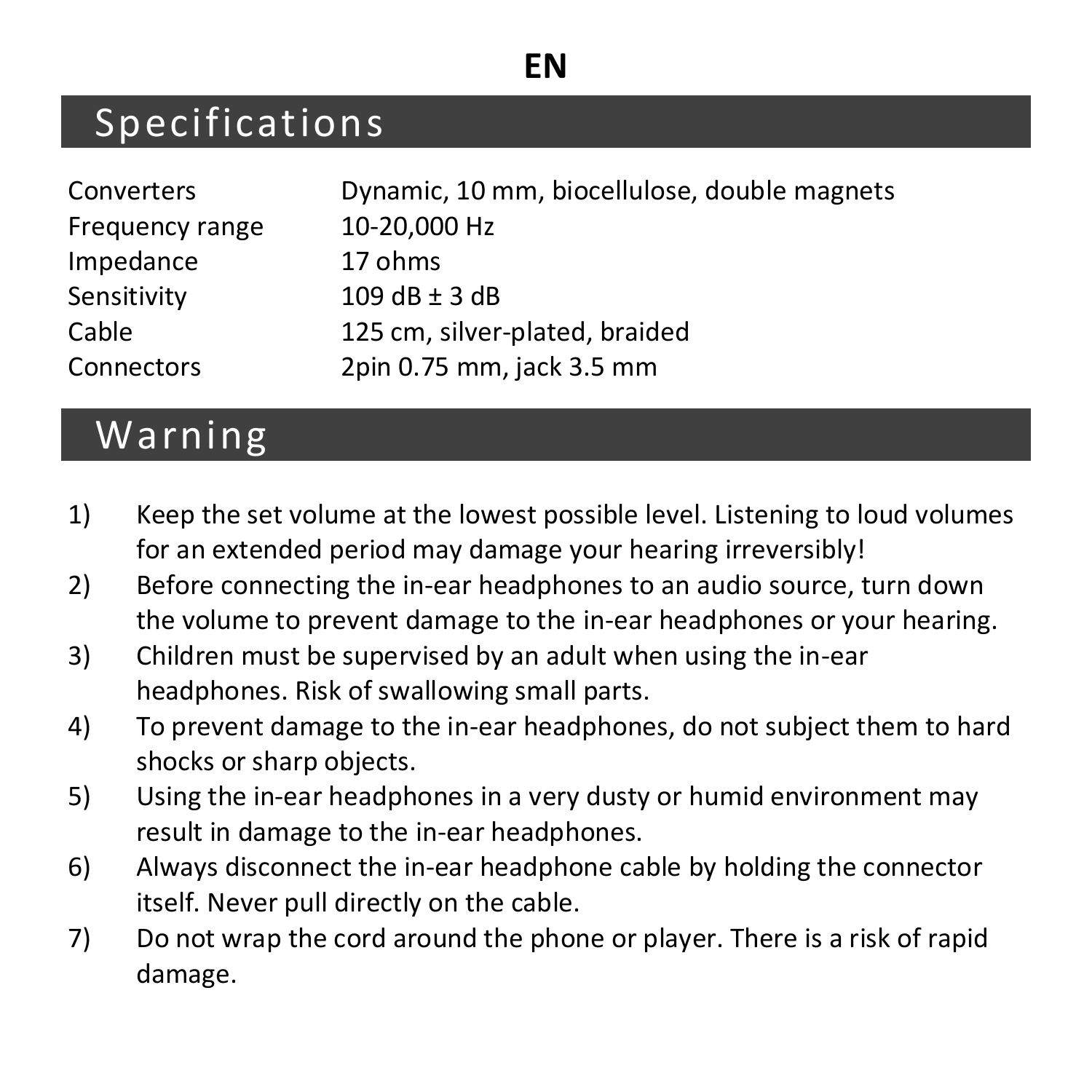- 8) Do not use the in-ear headphones out of the allowed temperature range of -15 °C to +50 °C.
- 9) Do not leave the in-ear headphones in direct sunlight for a prolonged period of time.
- 10) Never disassemble or otherwise repair the in-ear headphones yourself. There is a risk of damage.
- 11) Only use a slightly damp cloth to clean the in-ear headphones.
- 12) Keep the in-ear headphone grille clean on both in-ear headphones in order to avoid clogging and degradation of the sound.
- 13) Follow the applicable laws and regulations when using in-ear headphones while driving.
- 14) Do not use in-ear headphones in situations where it is necessary to hear your surroundings and have an overview of what is happening around you.

## Warranty conditions

The warranty does not cover the following types of defects:

- 1) Damage caused by tampering with the device.
- 2) Filters clogged by earwax (may not be properly visible) or otherwise dirty. Cleaning must be performed by an authorised service provider and is charged.
- 3) In-ear headphones with the in-ear headphone duct filters removed.
- 4) Physical damage to the in-ear headphones caused by a fall or impact.
- 5) Damage caused by force majeure.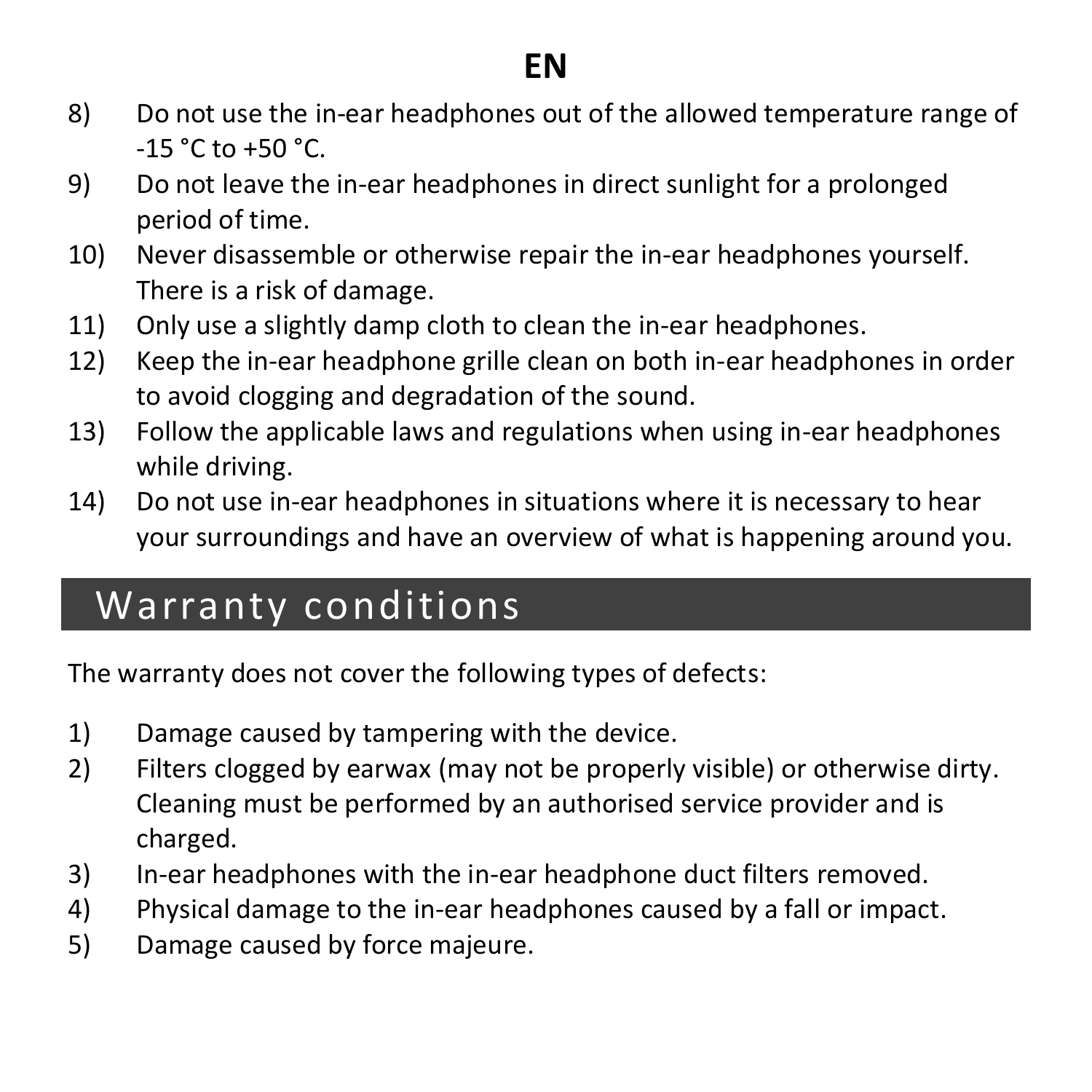

# Návod k obsluze

# **ALPHA**

IN-EAR HEADPHONES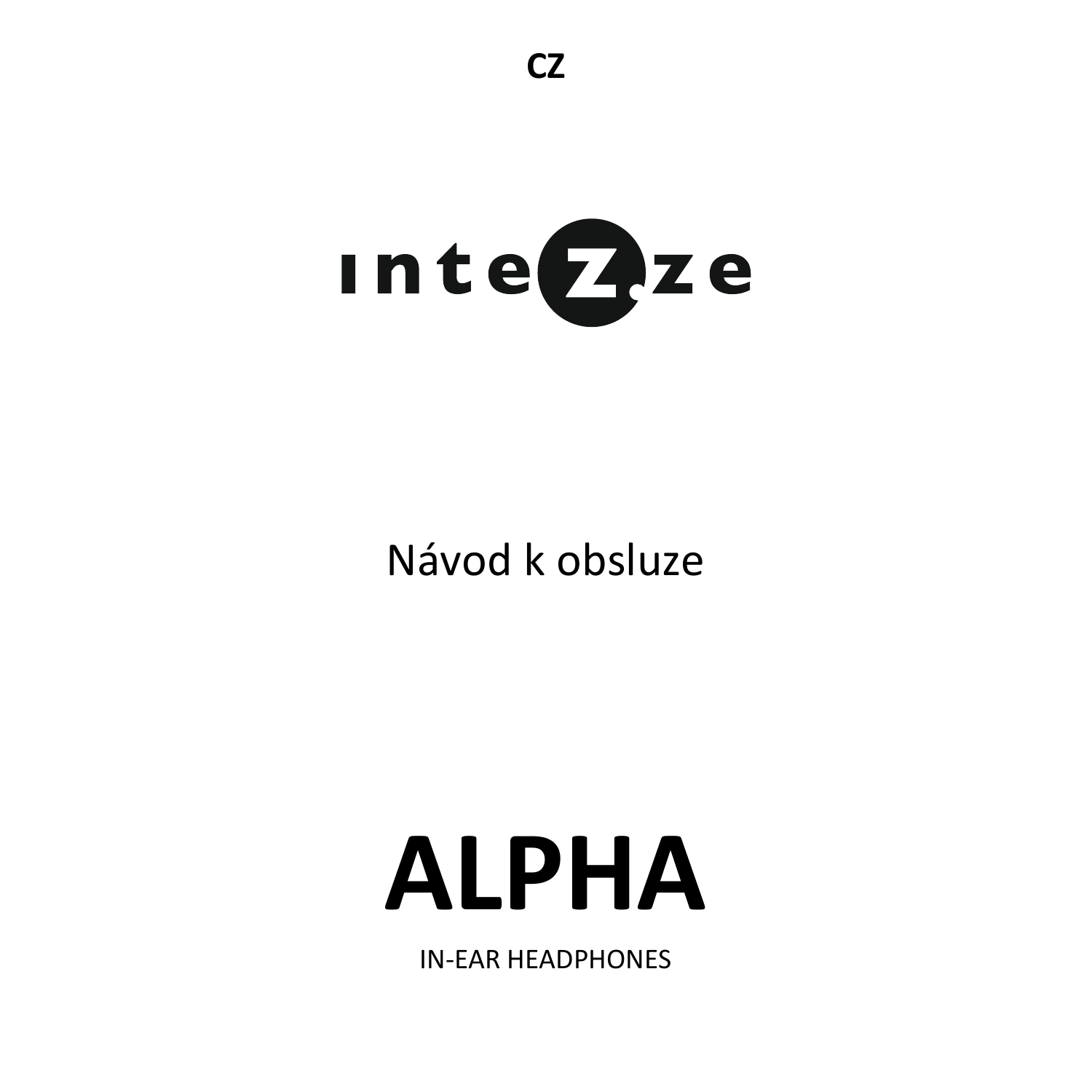## Úvod

Naše vášeň & Vaše radost Pouze dohromady jsme INTEZZE

Všechny naše modely navrhujeme tak, aby spolehlivě sloužily několik let, ale občas se zkrátka něco pokazit může. Proto doporučujeme věnovat pár minut následujícím stránkám, kde se mimo jiné dozvíte, jak závadám předcházet i jak postupovat při výměně některých dílů.

#### **Poznámka:**

Zdá se vám náš manuál příliš malý? Jeho zmenšením se snažíme ušetřit papír, prostor v přepravě, a tím i přírodu. Pokud ale máte s jeho čtením problémy, nabízíme hned několik řešení:

- 1) Na web[u www.intezze.cz](http://www.intezze.cz/) najdete všechny manuály v PDF s možností většího zobrazení.
- 2) Jestli ani to nepomáhá, klidně nám napište na [info@intezze.cz.](mailto:info@intezze.cz)
- 3) V rámci České republiky se na nás můžete obracet také na telefonu. Aktuální kontakt najdete na webu intezze.cz.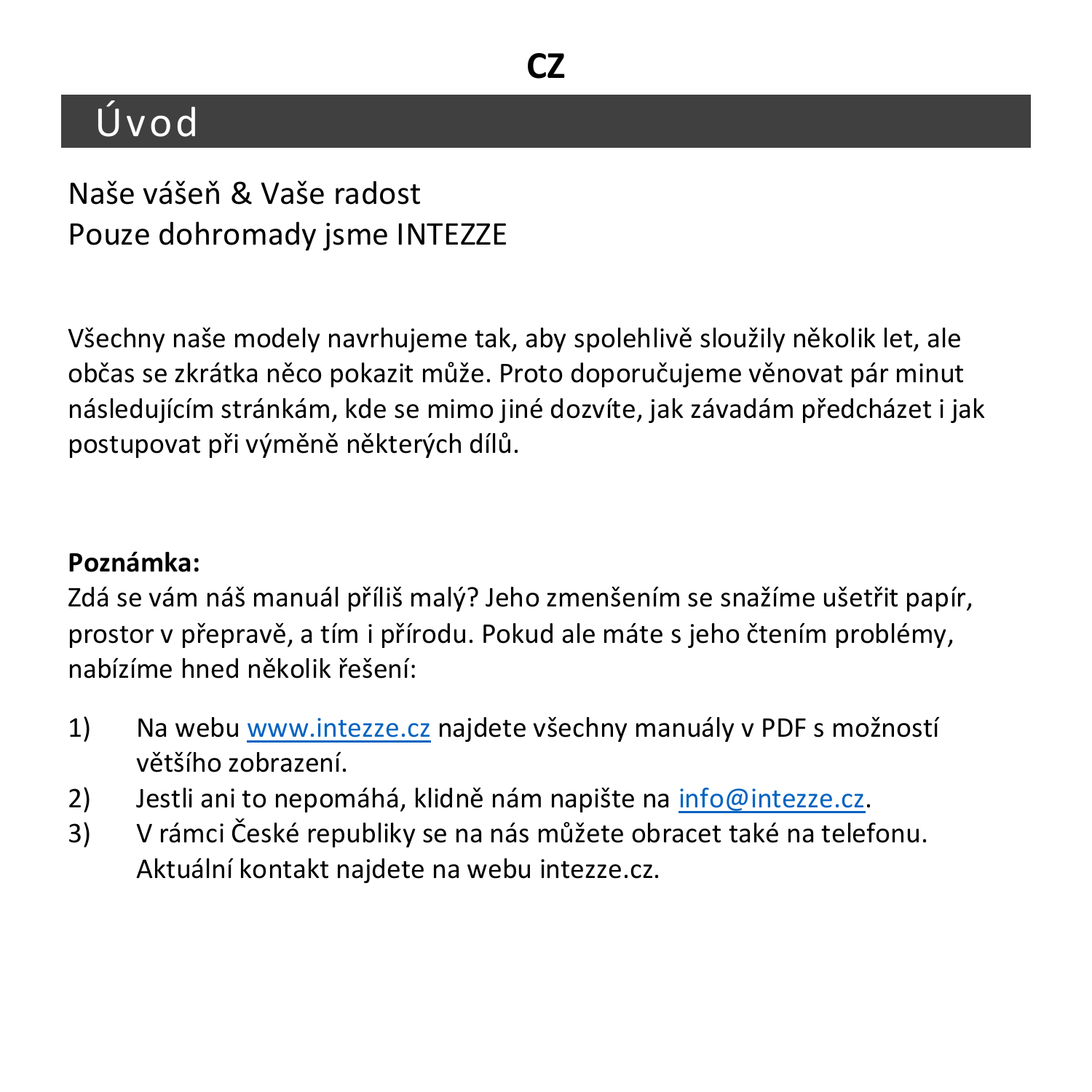## Používání sluchátek

Před prvním použitím je nutné nejprve propojit obě sluchátka s odpojitelným kabelem. Přesný popis najdete v následující kapitole.

#### **Před každým použitím sluchátek:**

Doporučujeme snížit hlasitost připojeného zařízení ještě dřív, než k němu připojíte sluchátka. Šok z vysoké hlasitosti tak ušetříte sluchátkům i svým uším.

# Odpojitelný kabel

Konektory propojující sluchátka s kabelem vyžadují jemné zacházení. Jejich konstrukce není navržena pro časté odpojování a připojování. Odpojování kabelů doporučujeme pouze při výměně kabelu za nový / jiný kus.

V případě že kabel odpojujete / připojujete, dávejte pozor na správné propojení L (levého) a R (pravého) sluchátka s odpovídajícím L a R konektorem na kabelu. Pozor dávejte také na správnou polaritu pinů. Kabel musí vždy směrovat dozadu za ucho (viz následující kapitola).

Pokud se rozhodnete doladit zvuk sluchátek vlastním kabelem, vždy si předem ověřte, zda jsou jeho konektory se sluchátky kompatibilní. Při přepojování kabelu nikdy nepoužívejte nadměrnou sílu!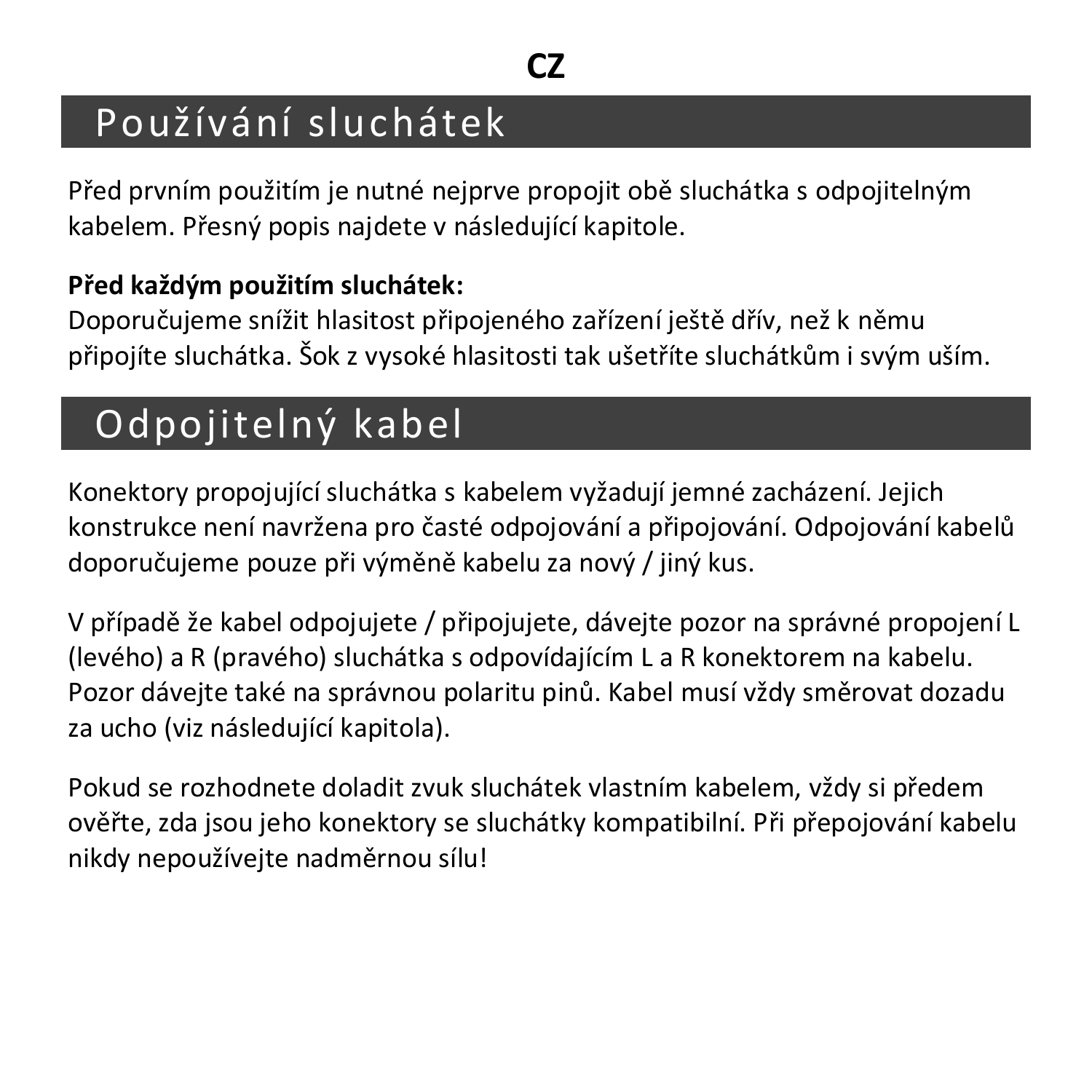#### **Jak kabel správně připojit a odpojit:**



- 1) Nejprve zkontrolujte, že připojujte levý konektor k levému sluchátku a pravý konektor k pravému sluchátku.
- 2) Správné směrování kabelu je u obou sluchátek směrem dozadu za ucho. Správnou polaritu pinů můžete určit také podle obrázku vlevo nahoře.
- 3) Oba piny konektoru nasměrujte přesně proti otvorům ve sluchátku a zatlačte konektor na místo. Správné zasunutí konektoru je až na doraz.
- 4) Při odpojování držte konektor vždy co nejtěsněji u sluchátek a tahem ve směru pinů konektor odpojte. Nepoužívejte kývání ani páčení!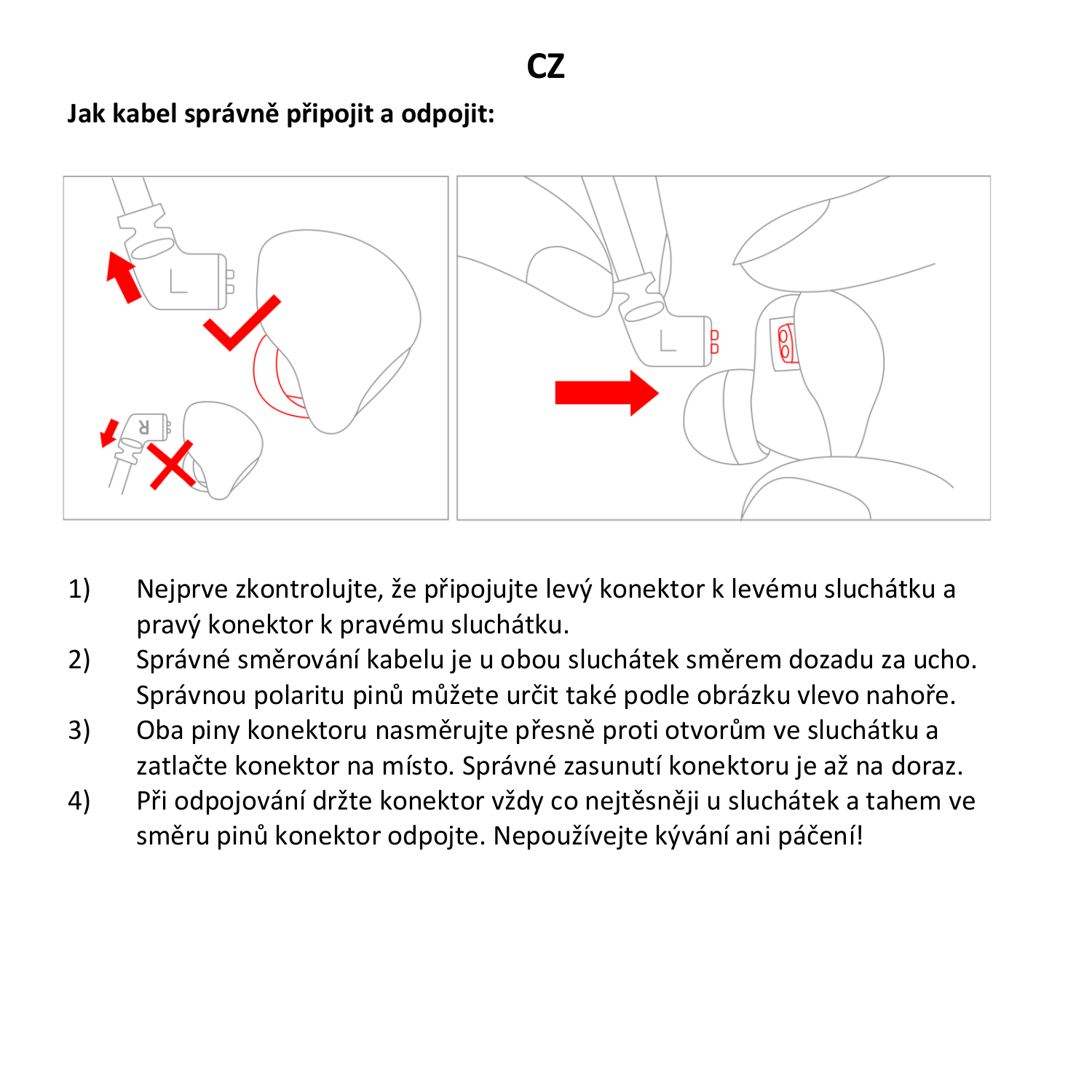# Usazení sluchátek v uších

1) Podle označení na zadní straně nejprve určete levé a pravé sluchátko.

**CZ**

- 2) Jedno ze sluchátek následně zatlačte lehce do správného ucha tak, aby jeho kabel směřoval před ucho (obrázek uprostřed).
- 3) Druhou rukou přesuňte smyčku kabelu za boltec ucha.



- 4) Jedním prstem lehce zatlačte sluchátko do ucha, zatímco ostatními prsty rotujete sluchátko vzad.
- 5) Po správném natočení zapadne sluchátko lépe do ucha a jeho kabel směřuje šikmo vpřed a vzhůru. Nakonec můžete zkusit lehce zatáhnout za kabel, čímž se ujistíte, že je sluchátko v uchu správně fixováno.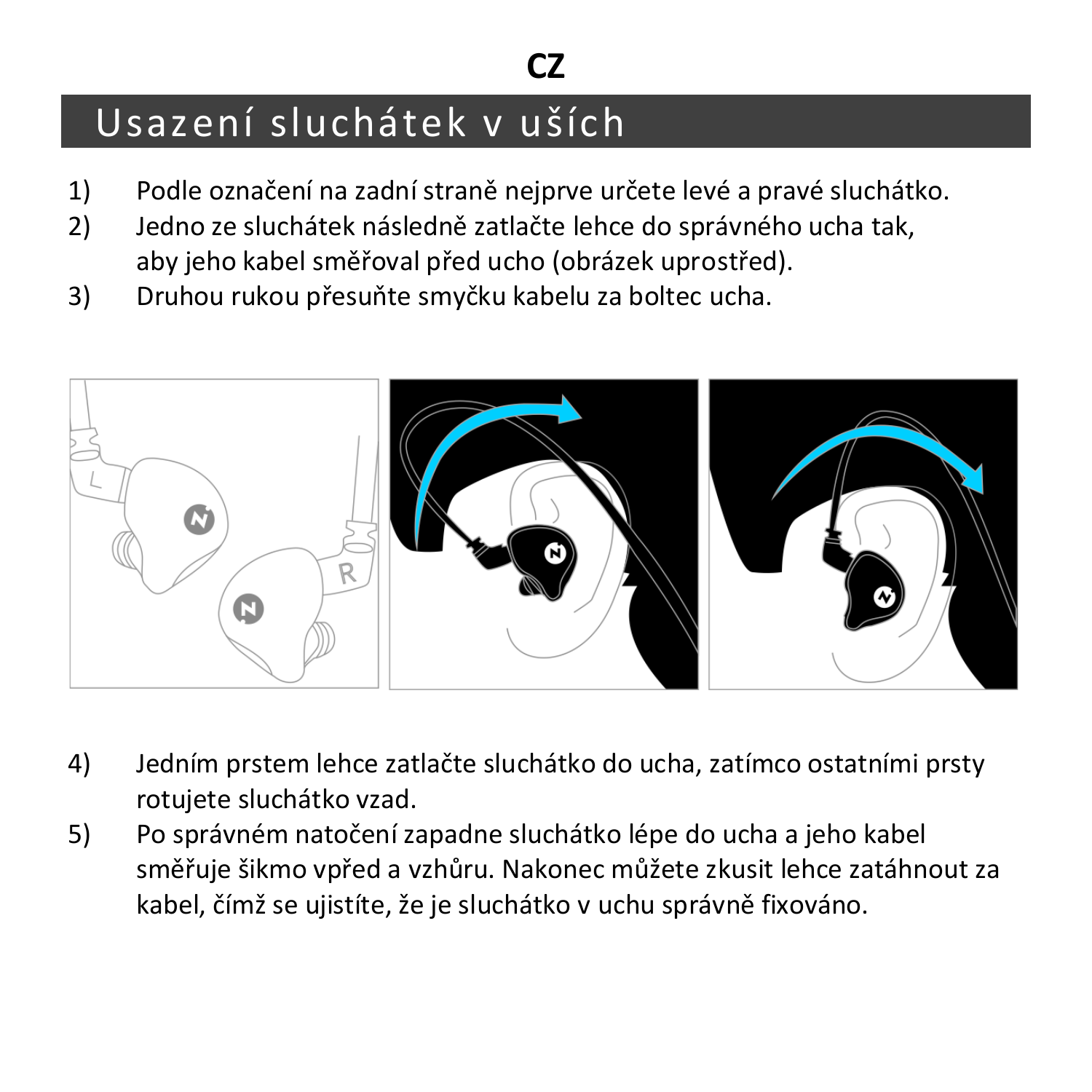## Silikonové nástavce

Součástí balení jsou silikonové nástavce ve třech velikostech (S, M, L). Pouze nástavce, které v uších správně těsní, ale nejsou přitom ve zvukovodu nijak zkroucené, umožní sluchátkům využít jejich plný potenciál. Pečlivému výběru nástavců proto věnujte dostatek času.

#### **Jak nástavce vyměnit:**

- 1) Silikonový nástavec chyťte dvěma prsty co nejblíže sluchátku a kombinací otáčení a tažení jej sejměte ze sluchátka.
- 2) Zvolte nový nástavec (L a R není třeba rozlišovat) a opačným postupem jej nasuňte na zvukový výstup sluchátka. Nástavec zatlačte až po hranu výstupního kovového zvukovodu na sluchátku.

#### **Jak nástavce správně čistit:**

- 1) Čistěte nástavce ideálně po každém nebo před každým použitím sluchátek. Snadno tak předejdete zatlačení nečistot hlouběji, kde by mohly zalepit mřížku na výstupu sluchátka, způsobit její ucpání, a tím i snížení kvality zvuku.
- 2) Nástavce sejměte ze sluchátek a otřete je vlhkým hadříkem nebo je čas od času opláchněte v teplé vodě mýdlem. Dávejte pozor, aby přitom nástavce nespadly do odtoku umyvadla!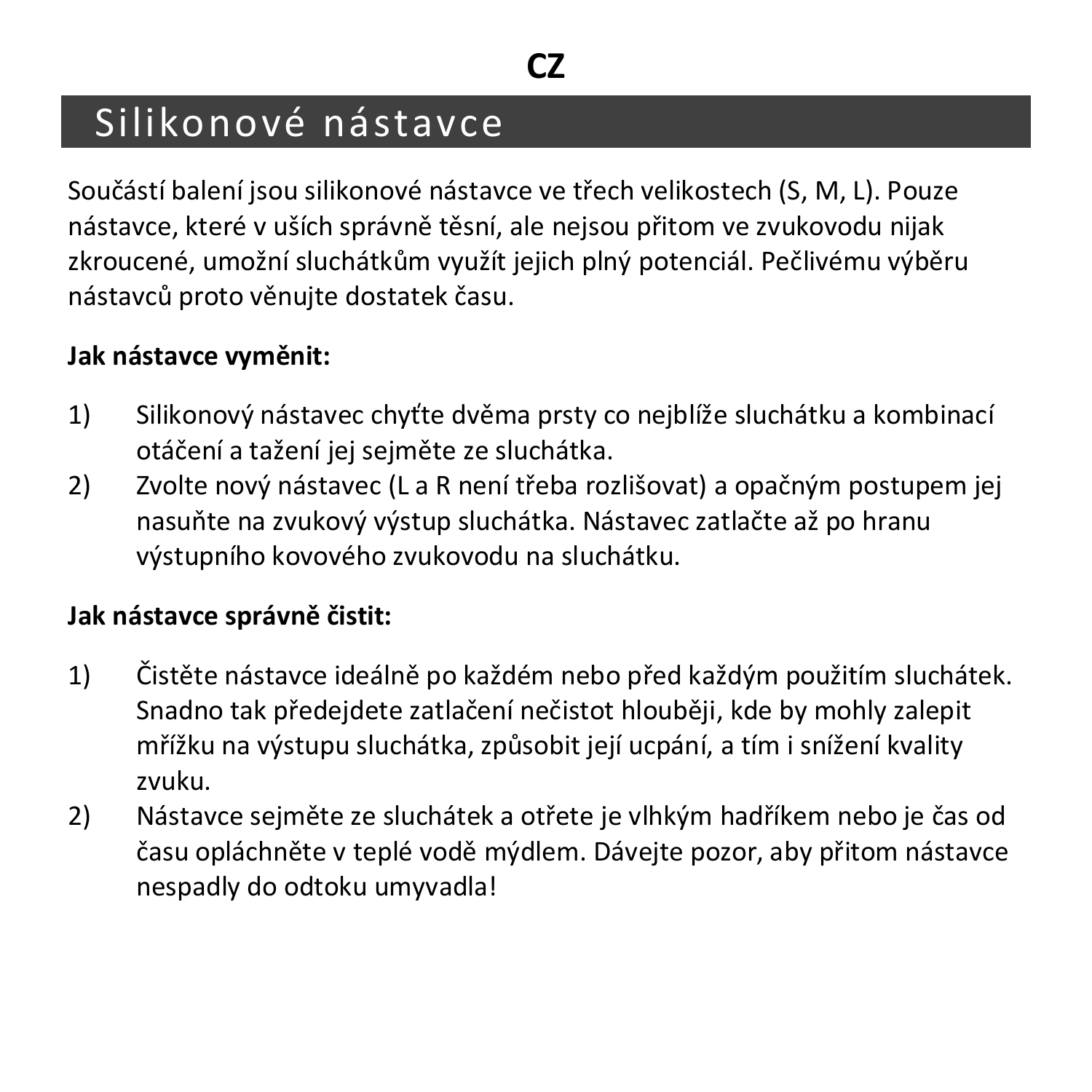## **CZ**

## Specifikace

| Měniče            | Dynamické, 10 mm, biocelulóza, dvojité magnety |
|-------------------|------------------------------------------------|
| Frekvenční rozsah | 10 - 20.000 Hz                                 |
| Impedance         | 17 ohmů                                        |
| Citlivost         | $109 dB \pm 3 dB$                              |
| Kabel             | 125 cm, postříbřený, splétaný                  |
| Konektory         | 2pin 0.75 mm, jack 3.5 mm                      |

## Upozornění

- 1) Nastavenou hlasitost udržujte na co nejnižší úrovni. Dlouhodobý hlasitý poslech nevratně poškozuje sluch!
- 2) Před připojením sluchátek ke zdroji zvuku nejprve snižte jeho hlasitost, aby nedošlo k poškození sluchátek nebo vašeho sluchu.
- 3) Děti mohou sluchátka používat pouze s dozorem dospělých. Hrozí spolknutí drobných částí.
- 4) Nevystavujte sluchátka tvrdým nárazům ani ostrým předmětům, aby nedošlo k jejich poškození.
- 5) Používání sluchátek ve výrazně prašném nebo vlhkém prostředí může vést k jejich poškození.
- 6) Kabel sluchátek odpojujte vždy pouze přidržením samotného konektoru. Nikdy netahejte přímo za kabel.
- 7) Kabel neomotávejte kolem telefonu ani přehrávače. Hrozí tak jeho rychlé poškození.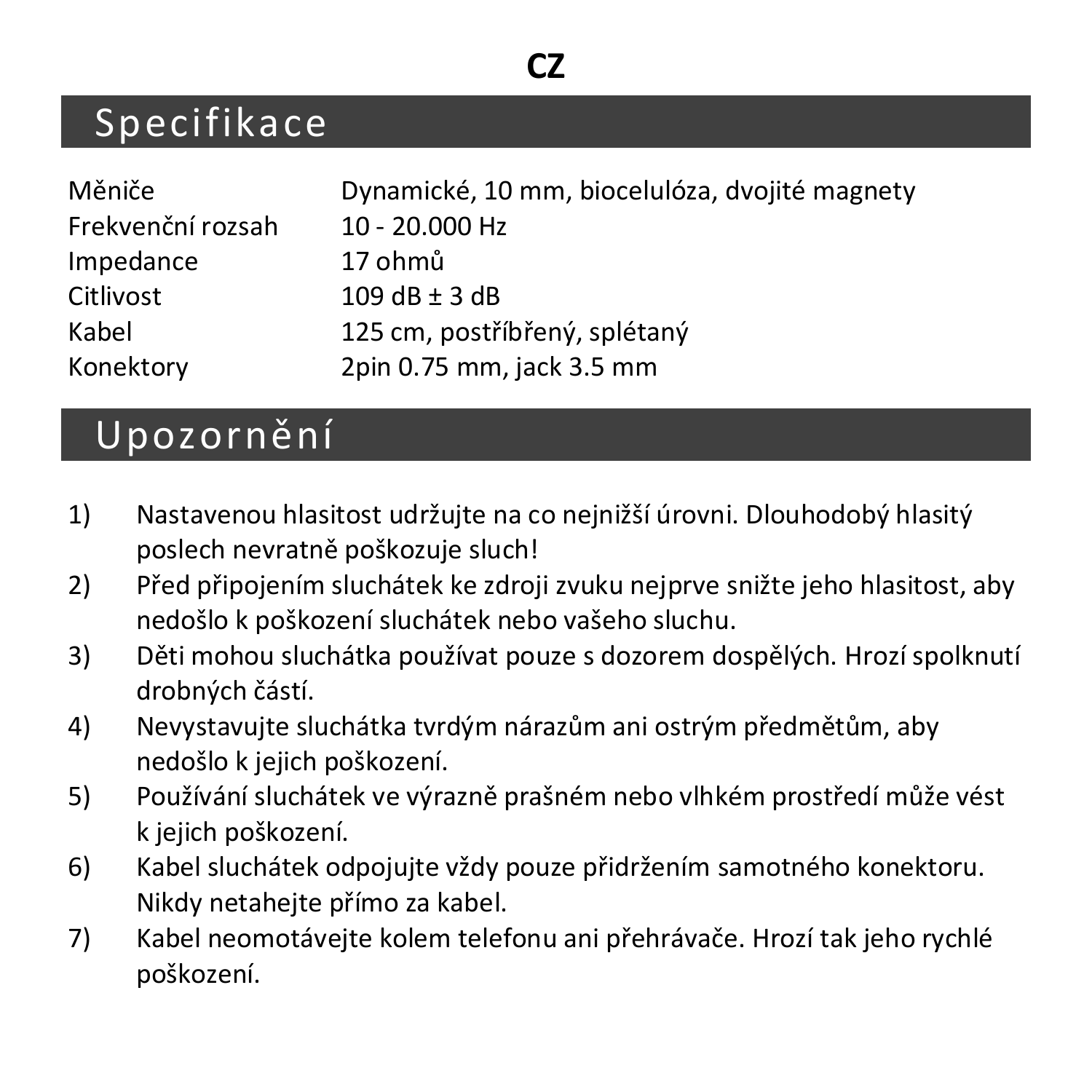## **CZ**

- 8) Nepoužívejte sluchátka mimo povolený rozsah teplot -15 °C až +50 °C.
- 9) Neponechávejte sluchátka delší dobu na přímém slunci.
- 10) Sluchátka nikdy sami nerozebírejte ani jinak neopravujte. Hrozí jejich poškození.
- 11) K čištění sluchátek používejte pouze lehce navlhčený hadřík.
- 12) Mřížku zvukovodu udržujte na obou sluchátkách čistou, aby nedošlo k jejímu ucpání, a tím i degradaci zvuku.
- 13) Při používání sluchátek během řízení dopravních prostředků se řiďte platnými zákony a předpisy.
- 14) Nepoužívejte sluchátka v situacích, kdy je nutné slyšet okolí a mít přehled o dění kolem vás.

# Záruční podmínky

Záruka se nevztahuje na následující druhy závad:

- 1) Poškození způsobené neautorizovaným zásahem do zařízení.
- 2) Filtry zanesené ušním mazem (nemusí být viditelné na pohled) nebo jinak znečištěné. Vyčištění je třeba svěřit autorizovanému servisu a je zpoplatněno.
- 3) Sluchátka s odstraněnými filtry ze zvukovodů.
- 4) Fyzické poškození sluchátek způsobené pádem nebo nárazem.
- 5) Poškození vyšší mocí.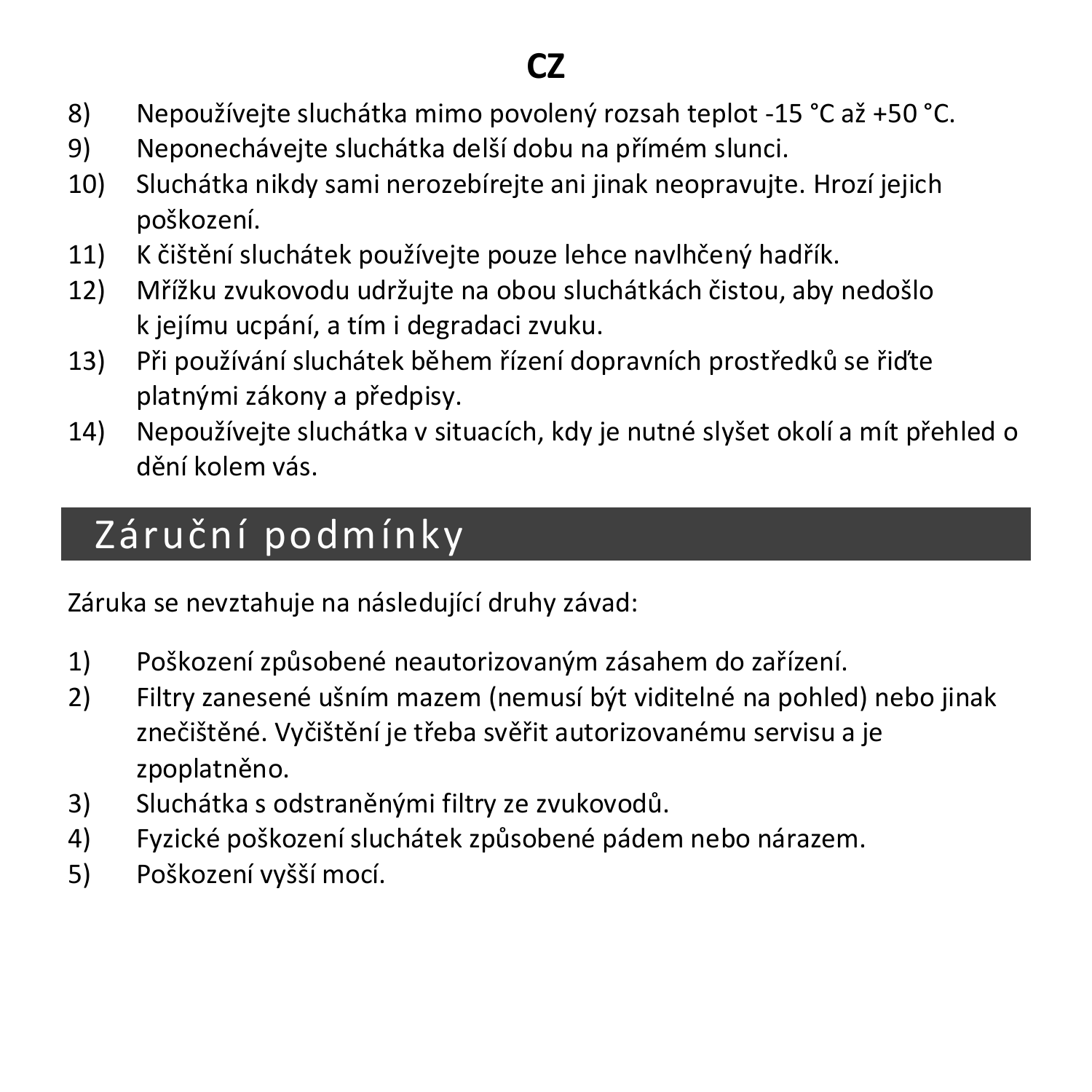

# Návod na obsluhu

# **ALPHA**

IN-EAR HEADPHONES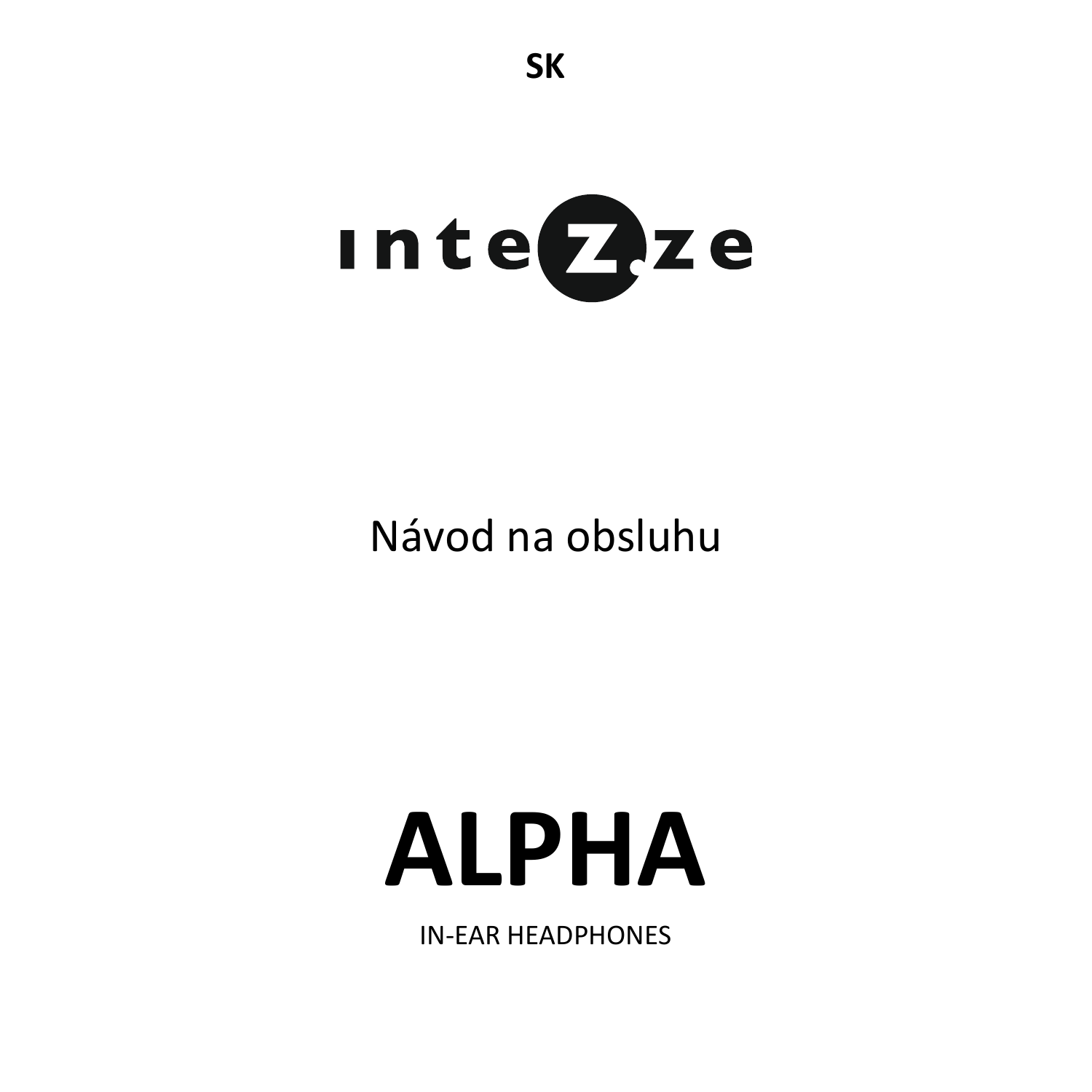## Úvod

Naša vášeň a vaša radosť Len spolu sme INTEZZE

Všetky naše modely navrhujeme tak, aby spoľahlivo slúžili niekoľko rokov. Občas sa však niečo môže pokaziť. Preto odporúčame venovať pár minút nasledujúcim stránkam, kde sa okrem iného dozviete, ako poruchám predchádzať a ako postupovať pri výmene niektorých dielov.

### **Poznámka:**

Zdá sa vám náš návod príliš malý? Jeho zmenšením sa snažíme ušetriť papier, priestor pri preprave a tým aj prírodu. Ak však máte pri jeho čítaní problémy, ponúkame hneď niekoľko riešení:

- 1) Na webovej stránke [www.intezze.cz](http://www.intezze.cz/) nájdete všetky návody vo formáte PDF s možnosťou väčšieho zobrazenia.
- 2) Ak ani to nepomáha, pokojne nám napíšte na adresu [info@intezze.cz.](mailto:info@intezze.cz)
- 3) V rámci Slovenskej republiky nás môžete kontaktovať aj telefonicky. Aktuálny kontakt nájdete na stránke intezze.cz.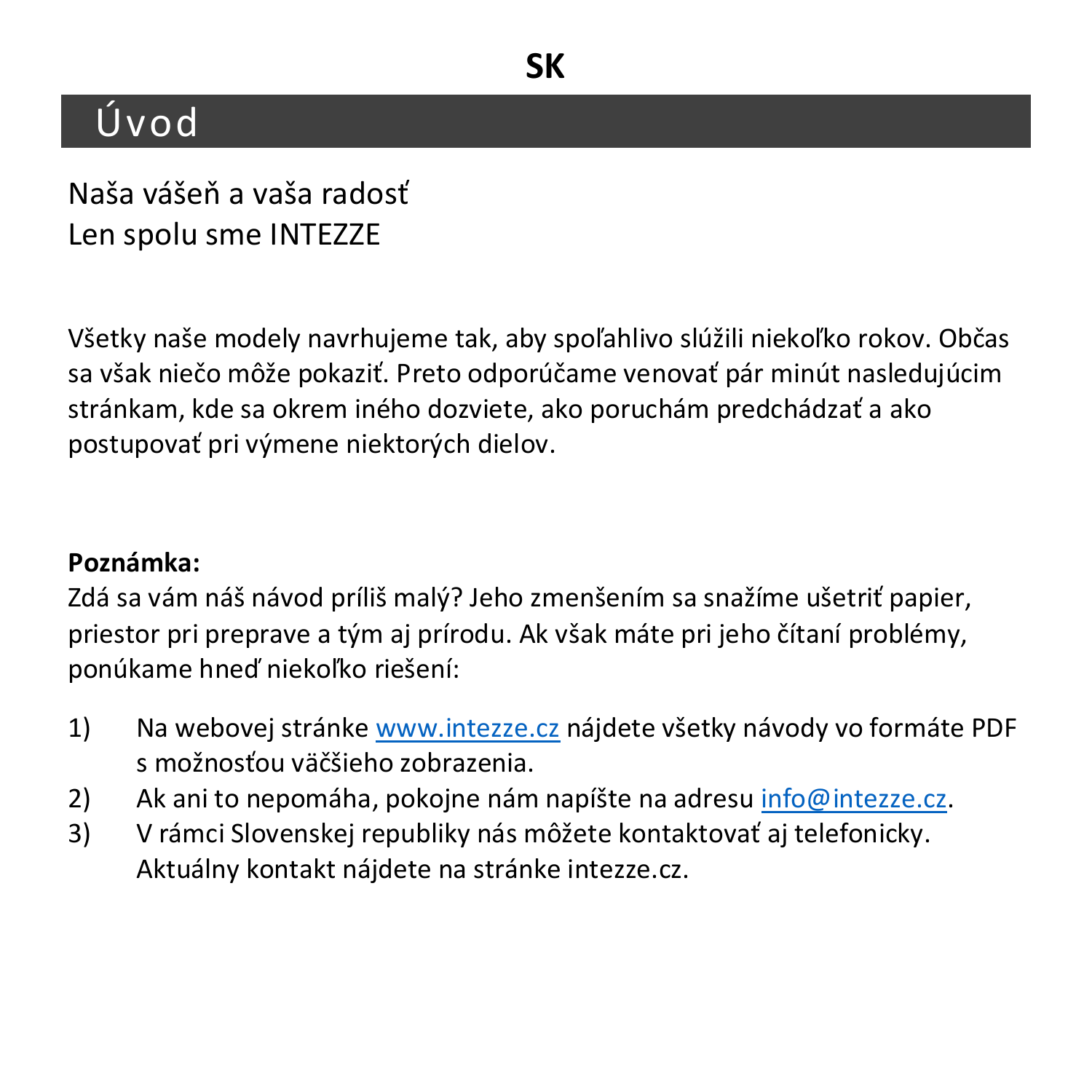## Používanie slúchadiel

Pred prvým použitím je nutné najprv prepojiť obe slúchadlá odpojiteľným káblom. Presný popis je uvedený v nasledujúcej kapitole.

#### **Pred každým použitím slúchadiel:**

Odporúčame znížiť hlasitosť pripojeného zariadenia ešte skôr, než k nemu pripojíte slúchadlá. Slúchadlá aj váš sluch tak ochránite pred šokom z vysokej hlasitosti.

# Odpojiteľný kábel

Konektory na prepojenie slúchadiel s káblom vyžadujú jemné zaobchádzanie. Ich konštrukcia nie je navrhnutá na časté odpájanie a pripájanie. Káble odporúčame odpájať iba pri ich výmene za nový/iný kus.

Ak kábel pripájate/odpájate, dávajte pozor na správne prepojenie L (ľavého) a R (pravého) slúchadla so zodpovedajúcim konektorom L a R na kábli. Pozor tiež dávajte na správnu polaritu vývodov. Kábel musí vždy smerovať dozadu za ucho (pozri nasledujúcu kapitolu).

Ak sa rozhodnete doladiť zvuk slúchadiel pomocou vlastného kábla, vždy si najprv overte, či sú jeho konektory kompatibilné so slúchadlami. Pri pripájaní kábla nepoužívajte nadmernú silu!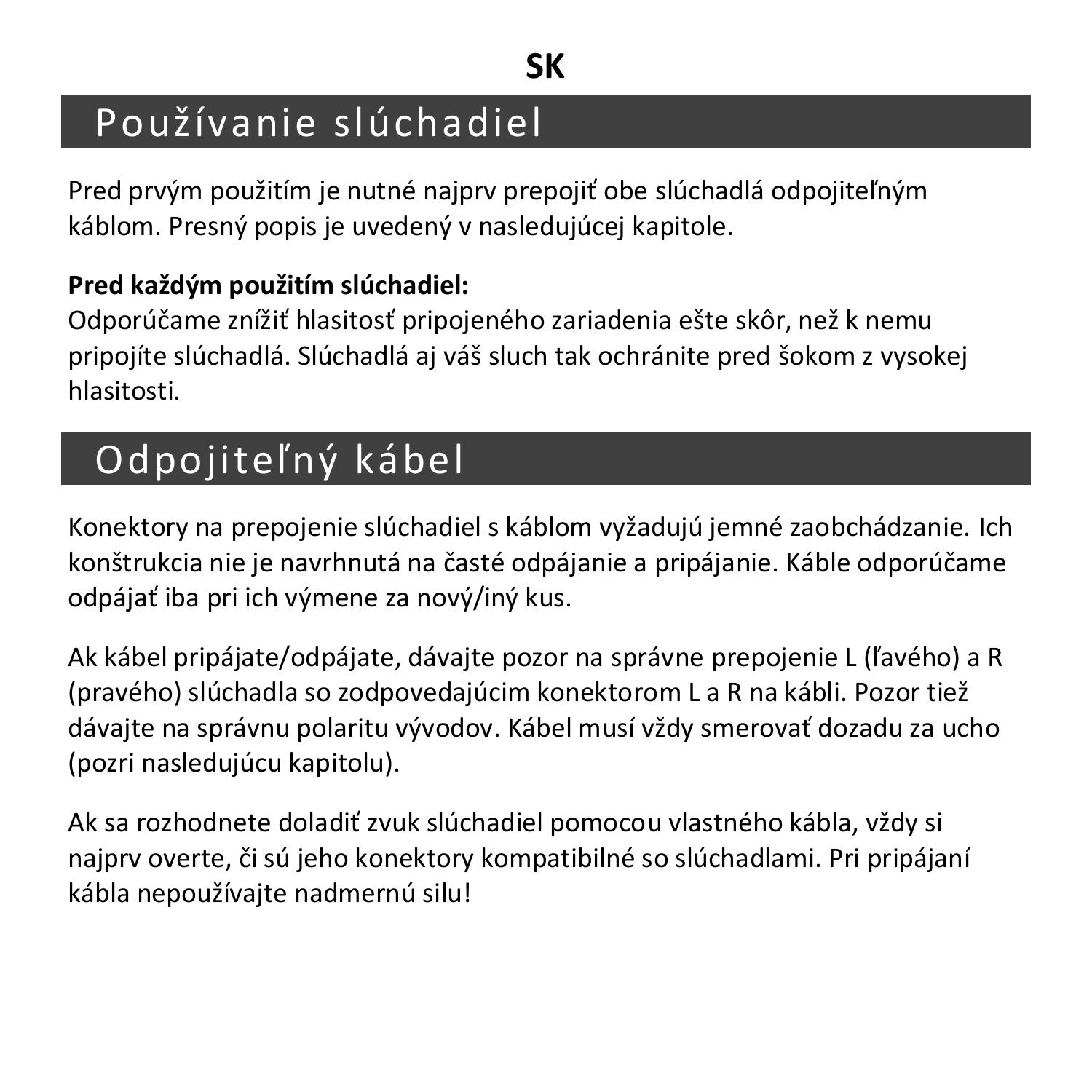

- 1) Najprv skontrolujte, či pripájate ľavý konektor k ľavému slúchadlu a pravý konektor k pravému slúchadlu.
- 2) Kábel by mal pri oboch slúchadlách správne smerovať dozadu za ucho. Správnu polaritu vývodov môžete určiť tiež podľa obrázka vľavo hore.
- 3) Oba vývody konektora nasmerujte presne oproti otvorom v slúchadlách a zatlačte konektor na miesto. Konektor by sa mal správne zasunúť až na doraz.
- 4) Pri odpájaní držte konektor vždy čo najtesnejšie pri slúchadlách a odpojte ho ťahaním v smere vývodov. Nepoužívajte kývanie ani páčenie!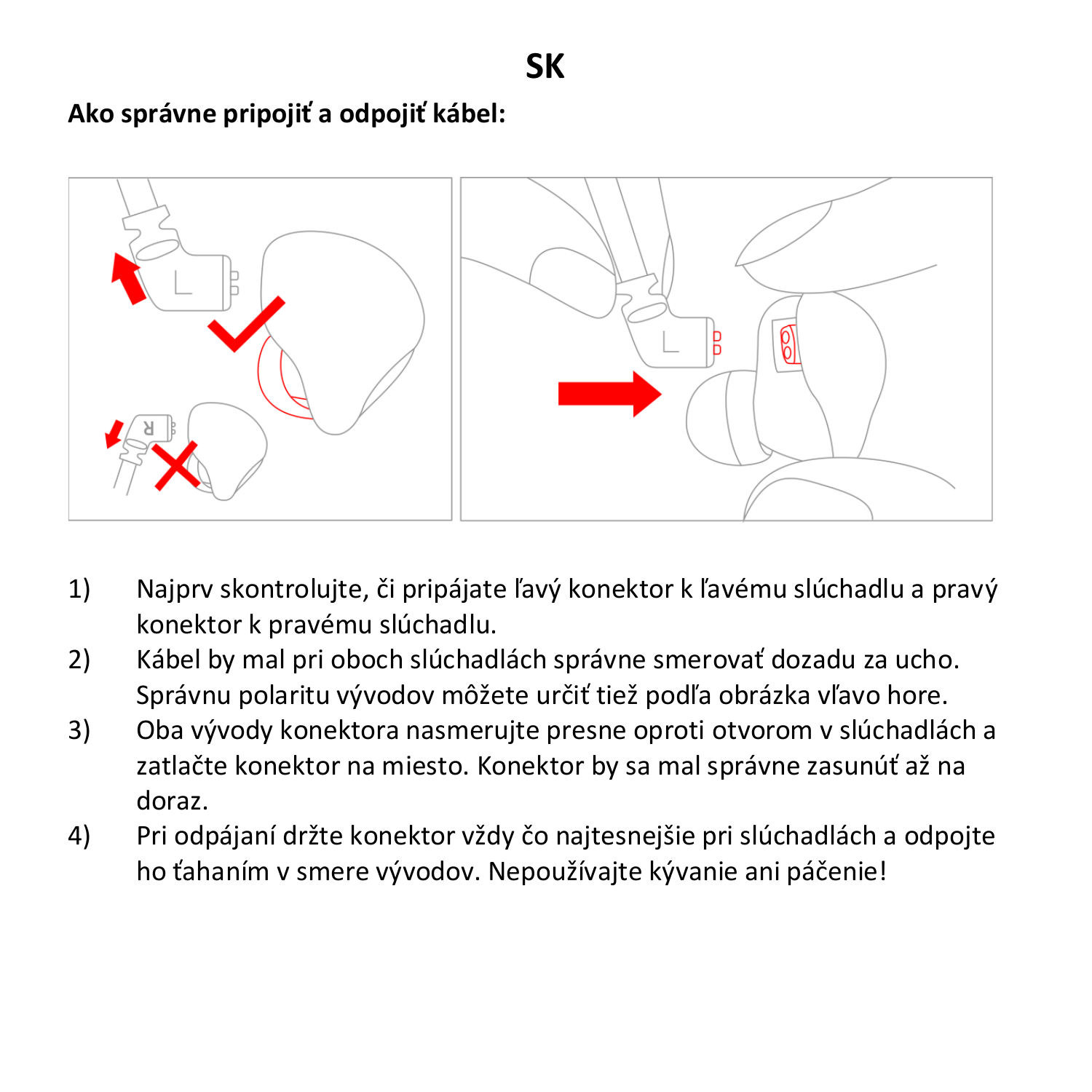# Usadenie slúchadiel v ušiach

1) Podľa označenia na zadnej strane najprv lokalizujte ľavé a pravé slúchadlo.

**SK**

- 2) Jedno zo slúchadiel následne zatlačte ľahko do správneho ucha tak, aby jeho kábel smeroval pred ucho (obrázok uprostred).
- 3) Druhou rukou presuňte slučku kábla za ušnicu.



- 4) Jedným prstom ľahko zatlačte slúchadlo do ucha, zatiaľ čo ostatnými prstami otáčajte slúchadlo dozadu.
- 5) Po správnom otočení zapadne slúchadlo lepšie do ucha a jeho kábel smeruje šikmo dopredu a hore. Nakoniec môžete skúsiť ľahko potiahnuť za kábel, čím sa uistíte, že je slúchadlo v uchu správne zafixované.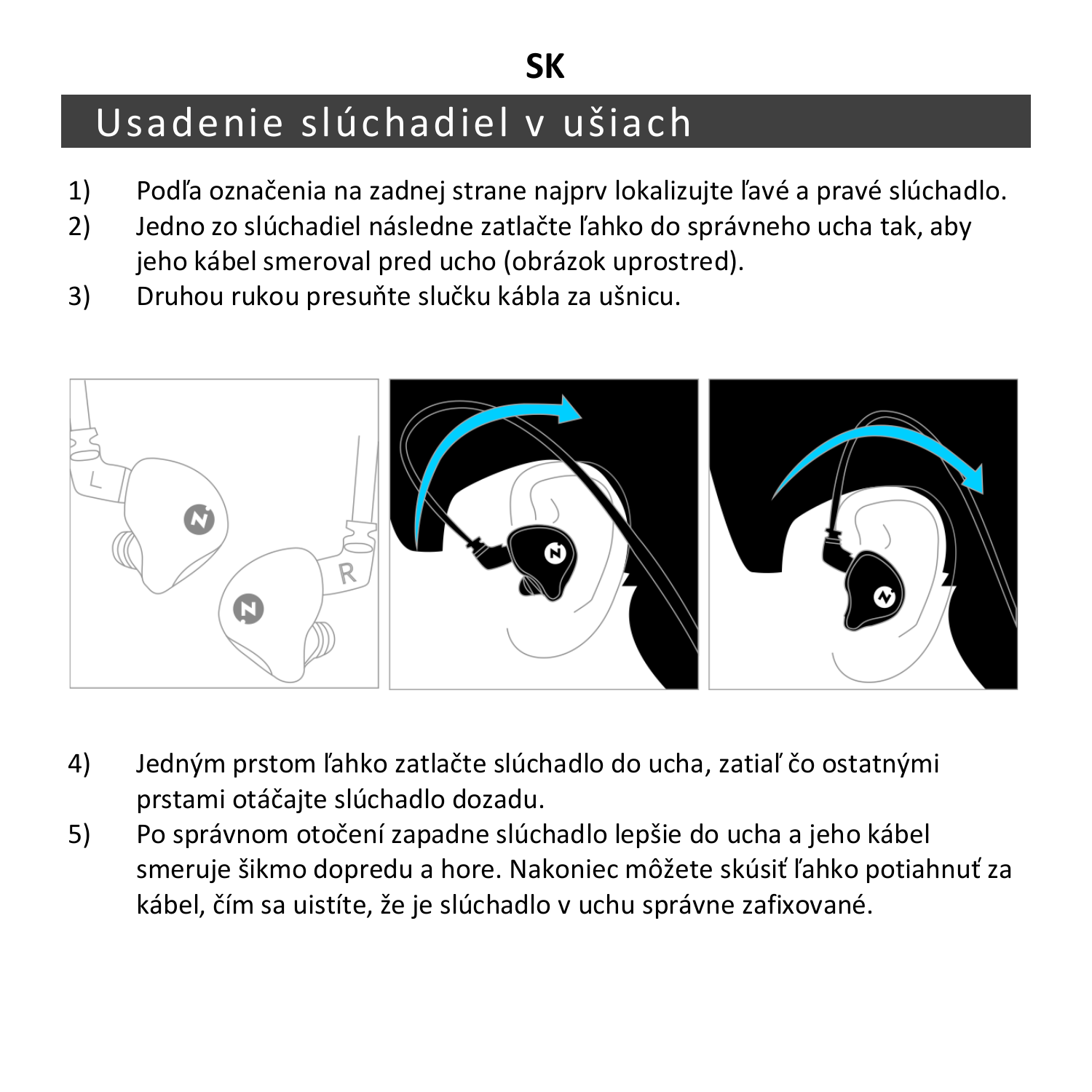## Silikónové nadstavce

Súčasťou balenia sú silikónové nadstavce v troch veľkostiach (S, M, L). Iba nadstavce, ktoré v ušiach správne tesnia, ale nie sú vo zvukovode nijako skrútené, umožňujú slúchadlám využívať ich plný potenciál. Starostlivému výberu nadstavcov preto venujte dostatok času.

#### **Ako nadstavce vymeniť:**

- 1) Silikónový nadstavec uchopte dvoma prstami čo najbližšie k slúchadlu a kombináciou otáčania a ťahania ho zložte zo slúchadla.
- 2) Zvoľte nový nadstavec (L a R nie je potrebné rozlišovať) a opačným postupom ho nasuňte na zvukový výstup slúchadla. Nadstavec zatlačte až po hranu výstupného kovového zvukovodu na slúchadle.

#### **Ako nadstavce správne čistiť:**

- 1) Nadstavce čistite ideálne po každom alebo pred každým použitím slúchadiel. Ľahko tak predídete zatlačeniu nečistôt hlbšie, kde by mohli zalepiť mriežku výstupu slúchadla, spôsobiť jej upchatie a tým aj zníženie kvality zvuku.
- 2) Nadstavce zložte zo slúchadiel a utrite ich vlhkou handričkou alebo ich občas opláchnite v teplej vode s mydlom. Dávajte pozor, aby pritom nadstavce nespadli do odtoku umývadla!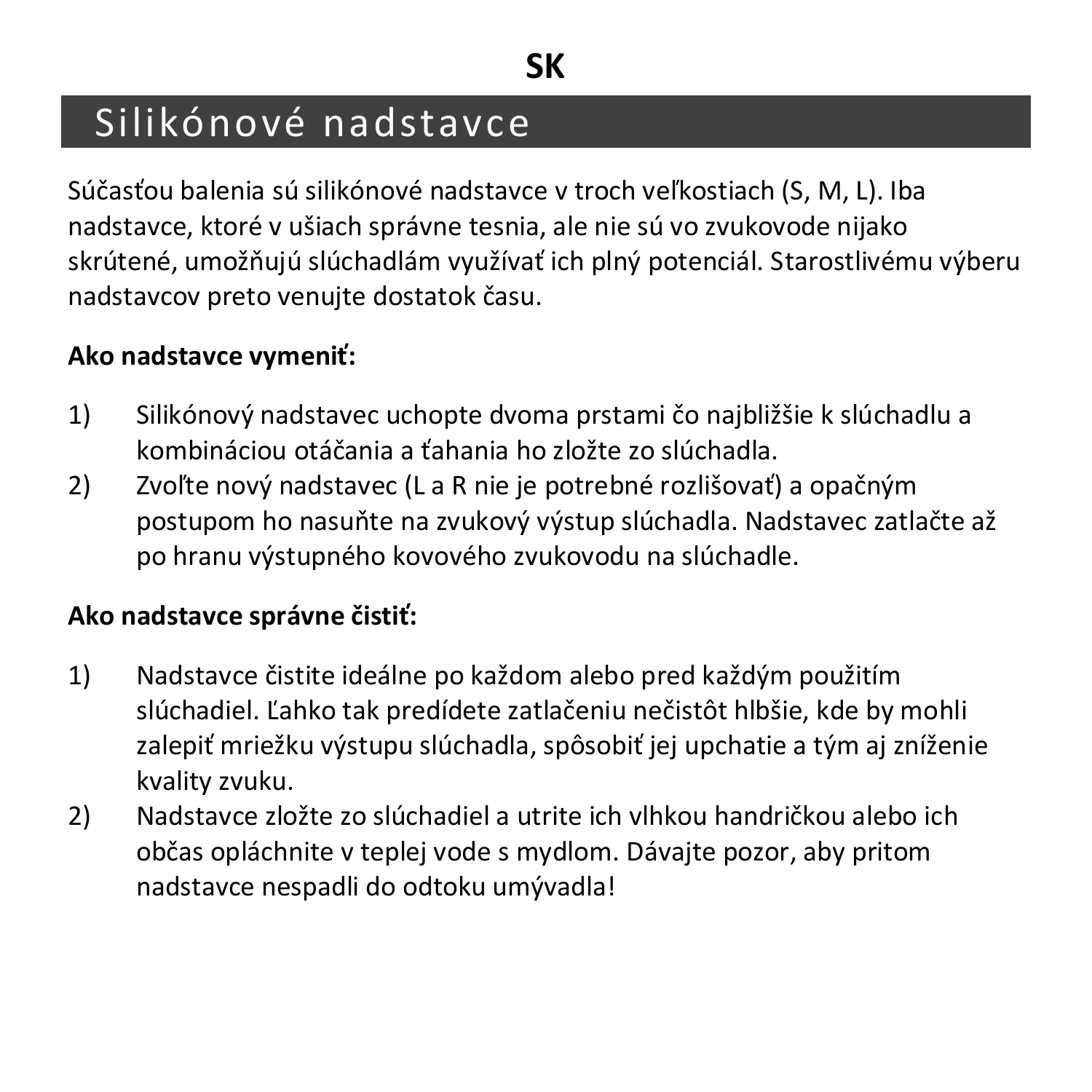### **SK**

## Špecifikácie

| Meniče            | Dynamické, 10 mm, biocelulóza, dvojité magnety |
|-------------------|------------------------------------------------|
| Frekvenčný rozsah | $10 - 20000$ Hz                                |
| Impedancia        | 17 O                                           |
| Citlivosť         | $109 dB \pm 3 dB$                              |
| Kábel             | 125 cm. postriebrený, spletaný                 |
| Konektory         | 2 vývody 0,75 mm, jack 3,5 mm                  |

## Upozornenie

- 1) Nastavenú hlasitosť udržujte na čo najnižšej úrovni. Dlhodobé počúvanie pri vysokej hlasitosti nezvratne poškodzuje sluch!
- 2) Pred pripojením slúchadiel k zdroju zvuku najprv znížte jeho hlasitosť, aby nedošlo k poškodeniu slúchadiel alebo vášho sluchu.
- 3) Deti môžu používať slúchadlá len pod dozorom dospelých. Hrozí prehltnutie drobných častí.
- 4) Aby nedošlo k poškodeniu slúchadiel, nevystavujte ich tvrdým nárazom ani ostrým predmetom.
- 5) Používanie slúchadiel vo veľmi prašnom alebo vlhkom prostredí môže viesť k ich poškodeniu.
- 6) Kábel slúchadiel odpájajte vždy iba tak, že pridržíte samotný konektor. Nikdy neťahajte priamo za kábel.
- 7) Kábel neomotávajte okolo telefónu ani prehrávača. Hrozí jeho rýchle poškodenie.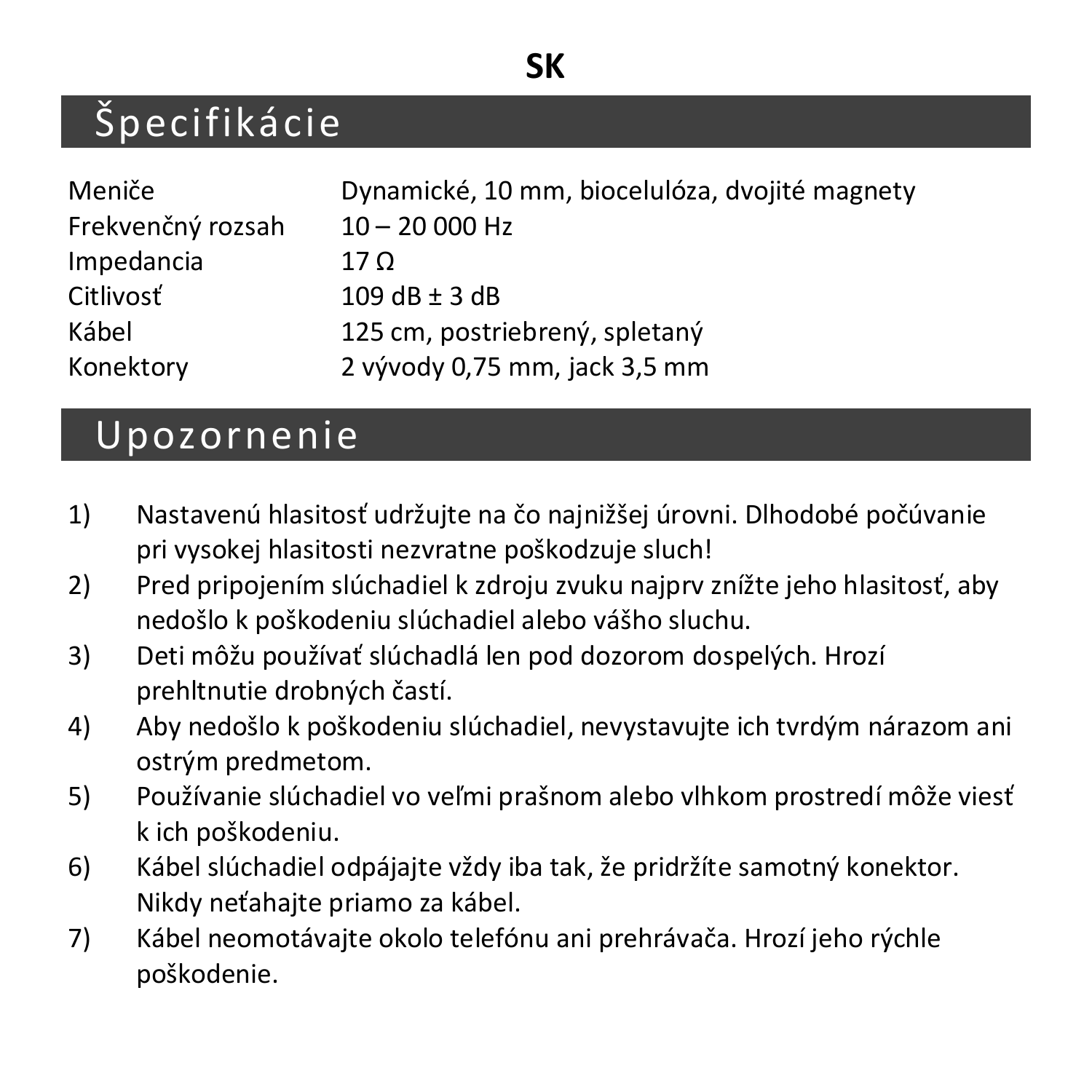## **SK**

- 8) Nepoužívajte slúchadlá mimo povoleného rozsahu teplôt −15 °C až +50 °C.
- 9) Slúchadlá nenechávajte dlhšie na priamom slnku.
- 10) Slúchadlá nikdy nerozoberajte ani inak neopravujte. Hrozí ich poškodenie.
- 11) Na čistenie slúchadiel používajte mierne navlhčenú handričku.
- 12) Mriežku zvukovodu udržiavajte na oboch slúchadlách čistú, aby nedošlo k jej upchatiu a zhoršeniu zvuku.
- 13) Pri používaní slúchadiel pri ovládaní dopravných prostriedkov postupujte podľa platných zákonov a predpisov.
- 14) Nepoužívajte slúchadlá v situáciách, keď je nutné počuť okolie a mať prehľad o dianí okolo vás.

# Záručné podmienky

Záruka sa nevzťahuje na nasledujúce druhy porúch:

- 1) Poškodenie spôsobené neautorizovaným zásahom do zariadenia.
- 2) Filtre zanesené ušným mazom (nemusí byť viditeľné na prvý pohľad) alebo inak znečistené. Vyčistenie treba zveriť autorizovanému servisu, je spoplatnené.
- 3) Slúchadlá s odstránenými filtrami zo zvukovodov.
- 4) Fyzické poškodenie slúchadiel spôsobené pádom alebo nárazom.
- 5) Poškodenie vyššou mocou.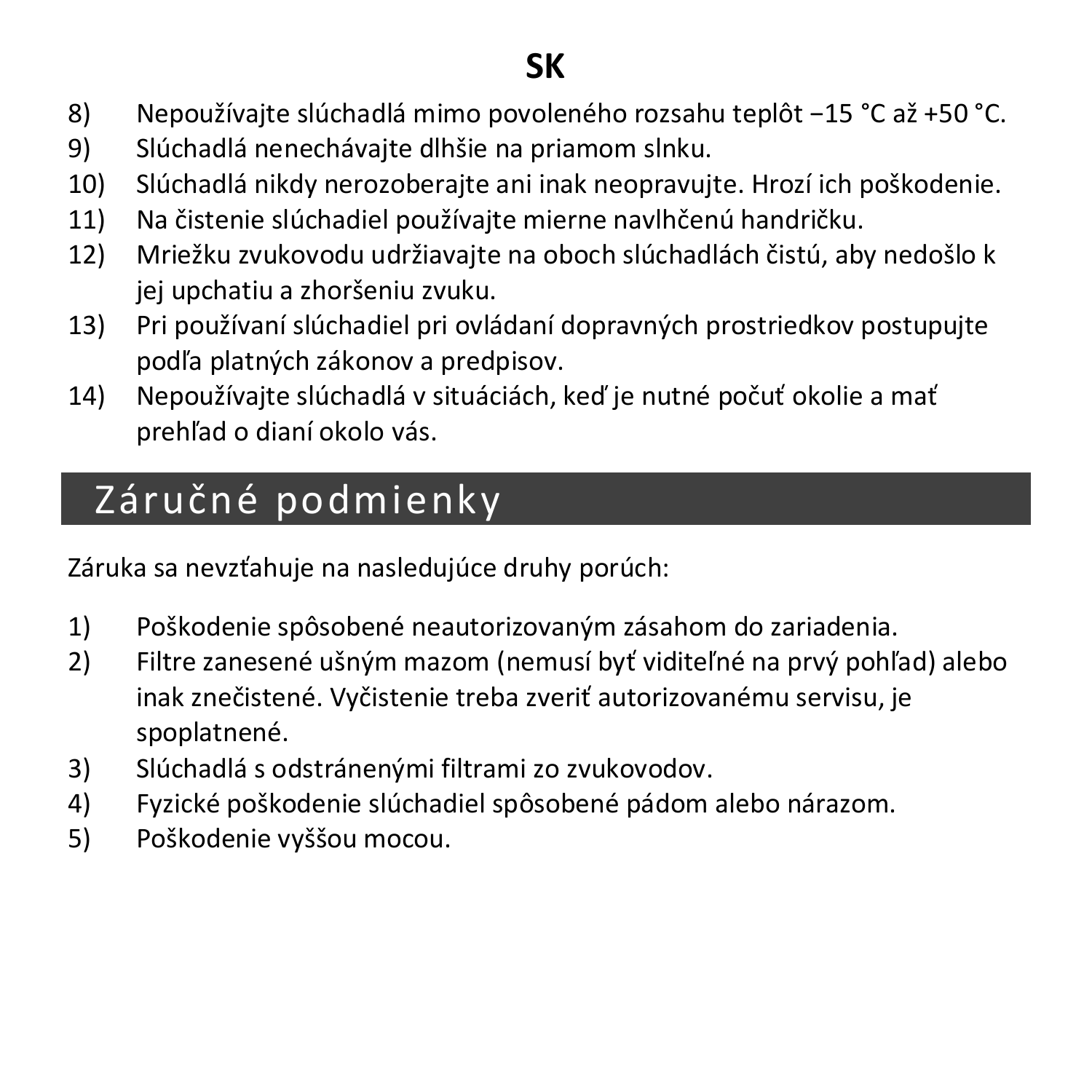

# Bedienungsanleitung

# **ALPHA**

IN-EAR HEADPHONES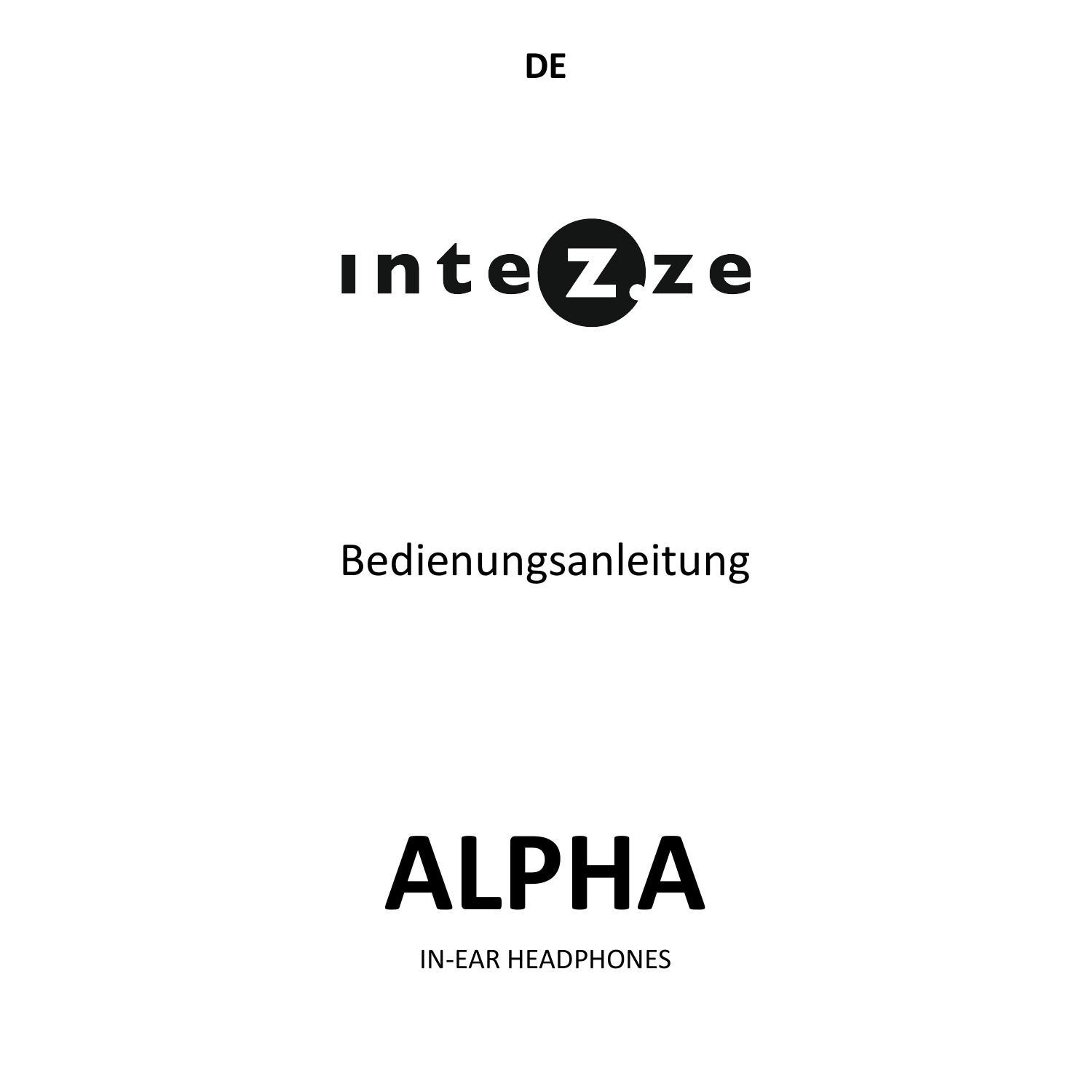## **Einführung**

Unsere Leidenschaft & Ihre Freude Nur gemeinsam sind wir INTEZZE

Alle unsere Modelle sind so konstruiert, dass sie über Jahre hinweg zuverlässig funktionieren, aber manchmal kann etwas schief gehen. Daher empfehlen wir Ihnen, sich ein paar Minuten Zeit zu nehmen, um die folgenden Seiten zu lesen. Dort erfahren Sie unter anderem, wie Sie Störungen vorbeugen und wie Sie bestimmte Teile austauschen können.

## Verwendung der Ohrhörer

Vor der ersten Benutzung müssen Sie zunächst beide Ohrhörer mit dem abnehmbaren Kabel verbinden. Eine detaillierte Beschreibung finden Sie im folgenden Abschnitt.

#### **Vor jeder Benutzung des Ohrhörers:**

Es wird empfohlen, die Lautstärke des angeschlossenen Geräts zu verringern, bevor Sie den Ohrhörer anschließen. Sie ersparen Ihren Ohrhörern und Ihren Ohren den Schock der hohen Lautstärke.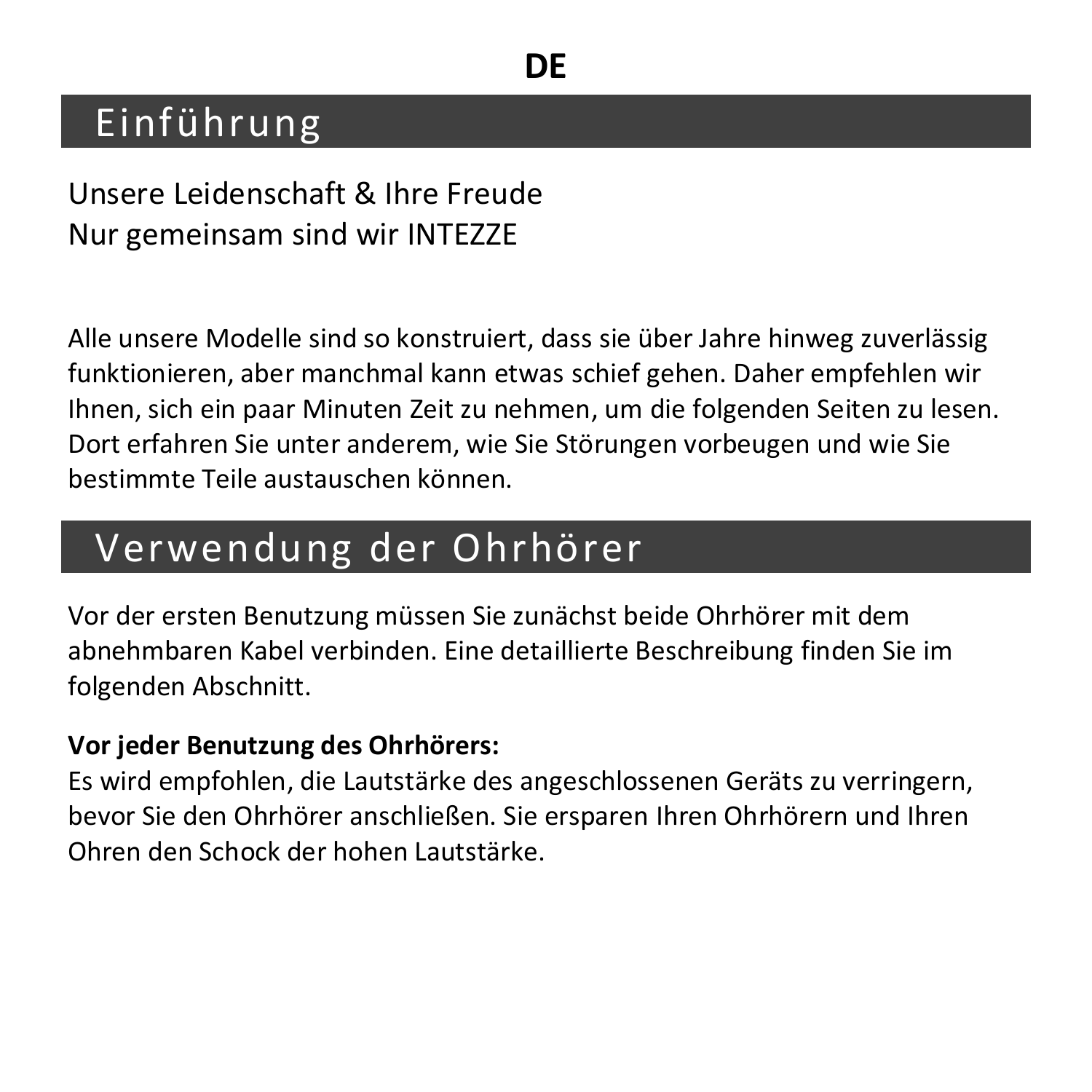## Abnehmbares Kabel

Die Anschlüsse, die den Ohrhörer mit dem Kabel verbinden, müssen vorsichtig gehandhabt werden. Sie sind nicht für häufiges Trennen und Wiederanschließen ausgelegt. Es wird empfohlen, die Kabel nur dann zu trennen, wenn ein neues/anderes Kabel verwendet wird.

Wenn Sie das Kabel trennen/anschließen, achten Sie darauf, dass Sie den L- (links) und R- (rechts) Ohrhörer richtig an die entsprechenden L- und R-Anschlüsse des Kabels anschließen. Achten Sie auch auf die richtige Polarität der Pins. Das Kabel muss immer an der Rückseite zum Ohr verlegt werden (siehe nächster Abschnitt).

Wenn Sie den Klang Ihres Ohrhörers mit einem eigenen Kabel abstimmen möchten, sollten Sie sich vorher vergewissern, dass die Stecker mit dem Ohrhörer kompatibel sind. Wenden Sie beim Wiederanschließen des Kabels keine übermäßige Kraft an!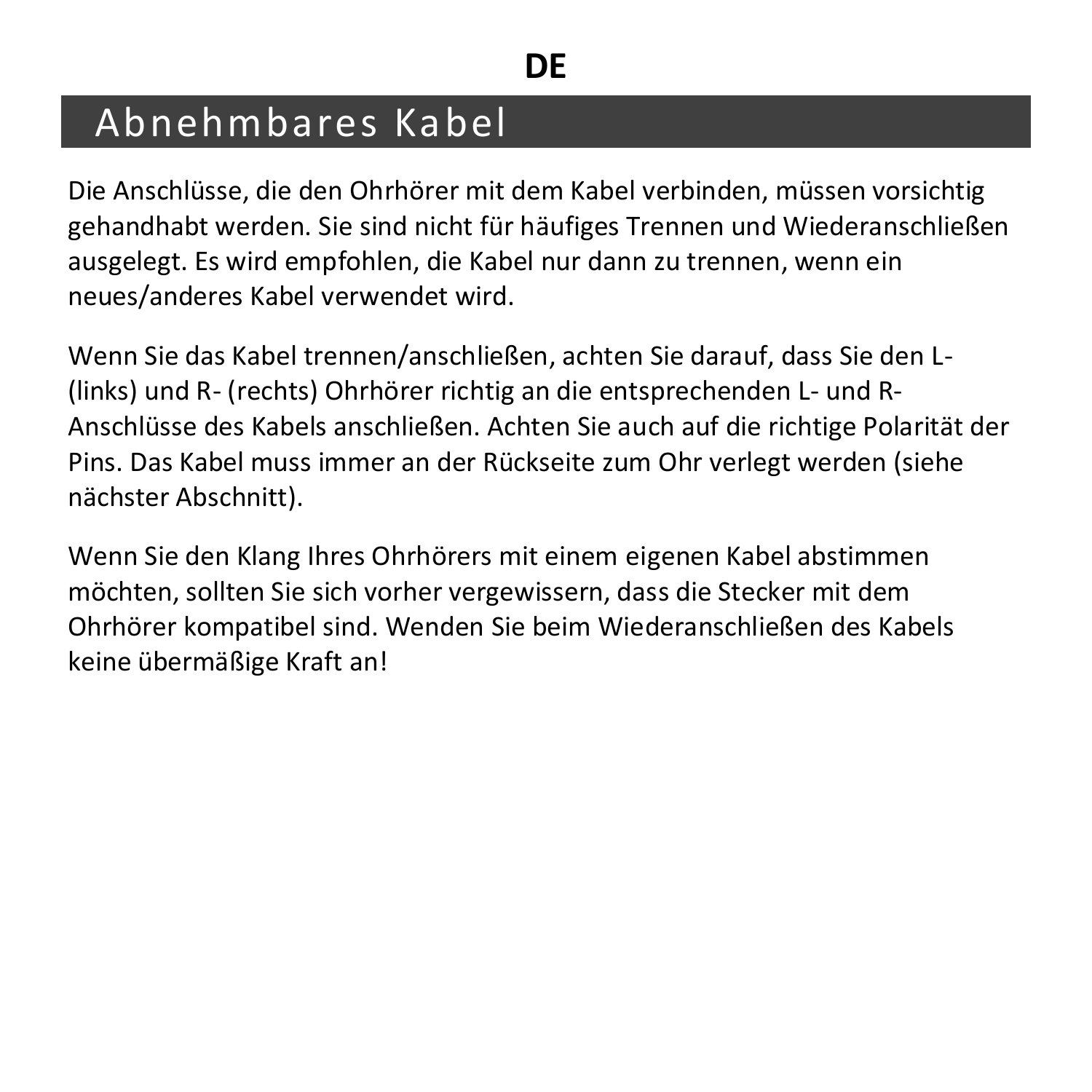**So trennen und schließen Sie das Kabel richtig an:**



- 1) Vergewissern Sie sich zunächst, dass der linke Stecker mit dem linken Ohrhörer und der rechte Stecker mit dem rechten Ohrhörer verbunden ist.
- 2) Die korrekte Kabelführung ist bei beiden Ohrhörern zur Rückseite des Ohrs hin. Die richtige Polarität der Pins können Sie auch anhand des Bildes oben links feststellen.
- 3) Richten Sie die beiden Pins des Steckers genau an den Löchern in der Hörmuschel aus und drücken Sie den Stecker in die richtige Position. Der Stecker muss bis zum Anschlag eingesteckt werden.
- 4) Halten Sie den Stecker beim Trennen immer so fest wie möglich an den Ohrhörern und ziehen Sie in Richtung der Pins, um den Stecker zu trennen. Nicht wackeln oder hebeln!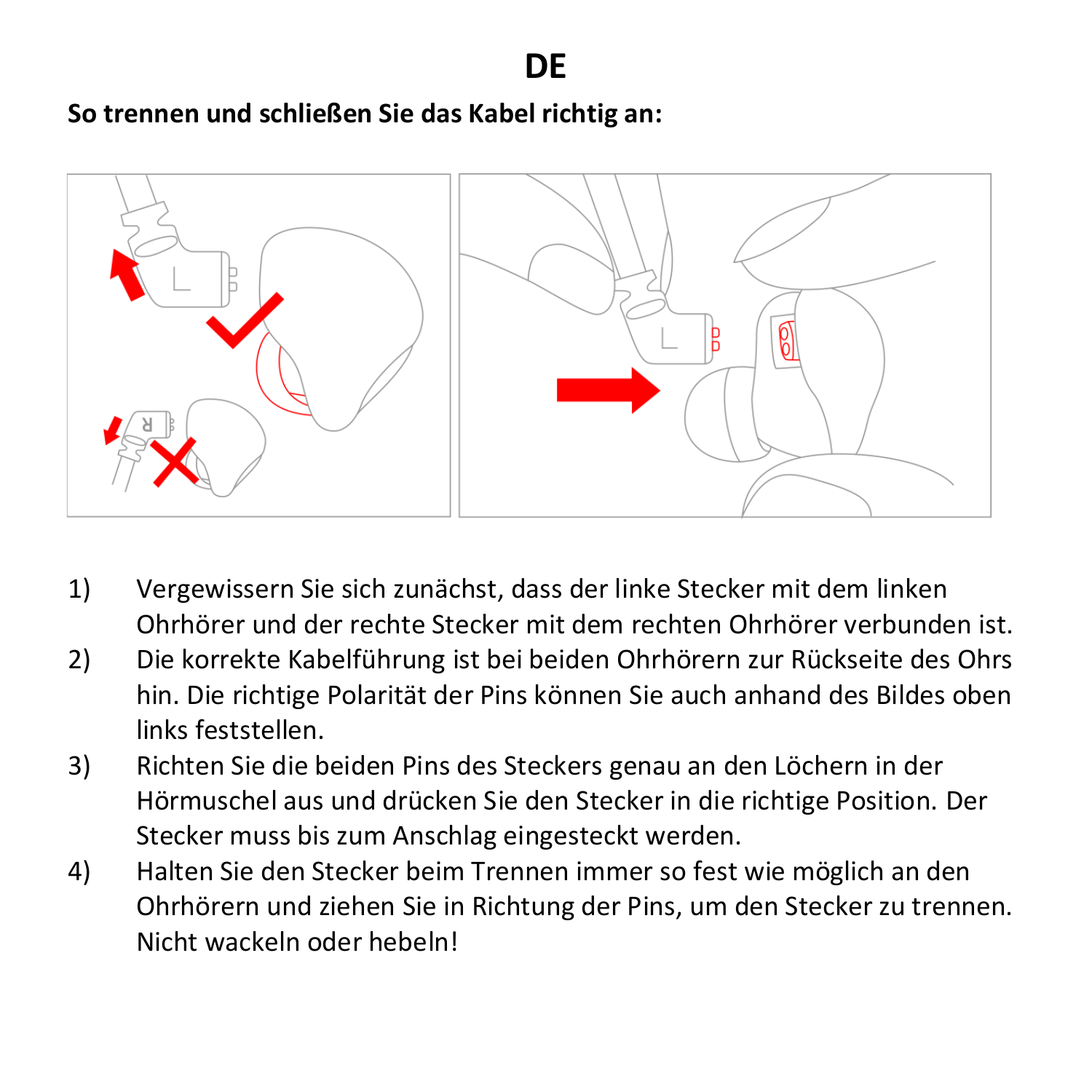# Einsetzen der Ohrhörer in die Ohren

- 1) Ermitteln Sie zunächst den linken und rechten Ohrhörer anhand der Markierungen auf der Rückseite.
- 2) Drücken Sie dann einen der Ohrhörer leicht in das richtige Ohr, sodass sein Kabel vor das Ohr zeigt (mittleres Bild).
- 3) Schieben Sie mit der anderen Hand die Schlaufe des Kabels hinter die Ohrmuschel.



- 4) Drücken Sie den Ohrhörer mit einem Finger leicht in das Ohr, während Sie den Ohrhörer mit den anderen Fingern nach hinten drehen.
- 5) Bei richtiger Drehung sitzt der Ohrhörer besser im Ohr und das Kabel zeigt schräg nach vorne und oben. Schließlich können Sie versuchen, leicht am Kabel zu ziehen, um sicherzustellen, dass der Ohrhörer richtig in Ihrem Ohr sitzt.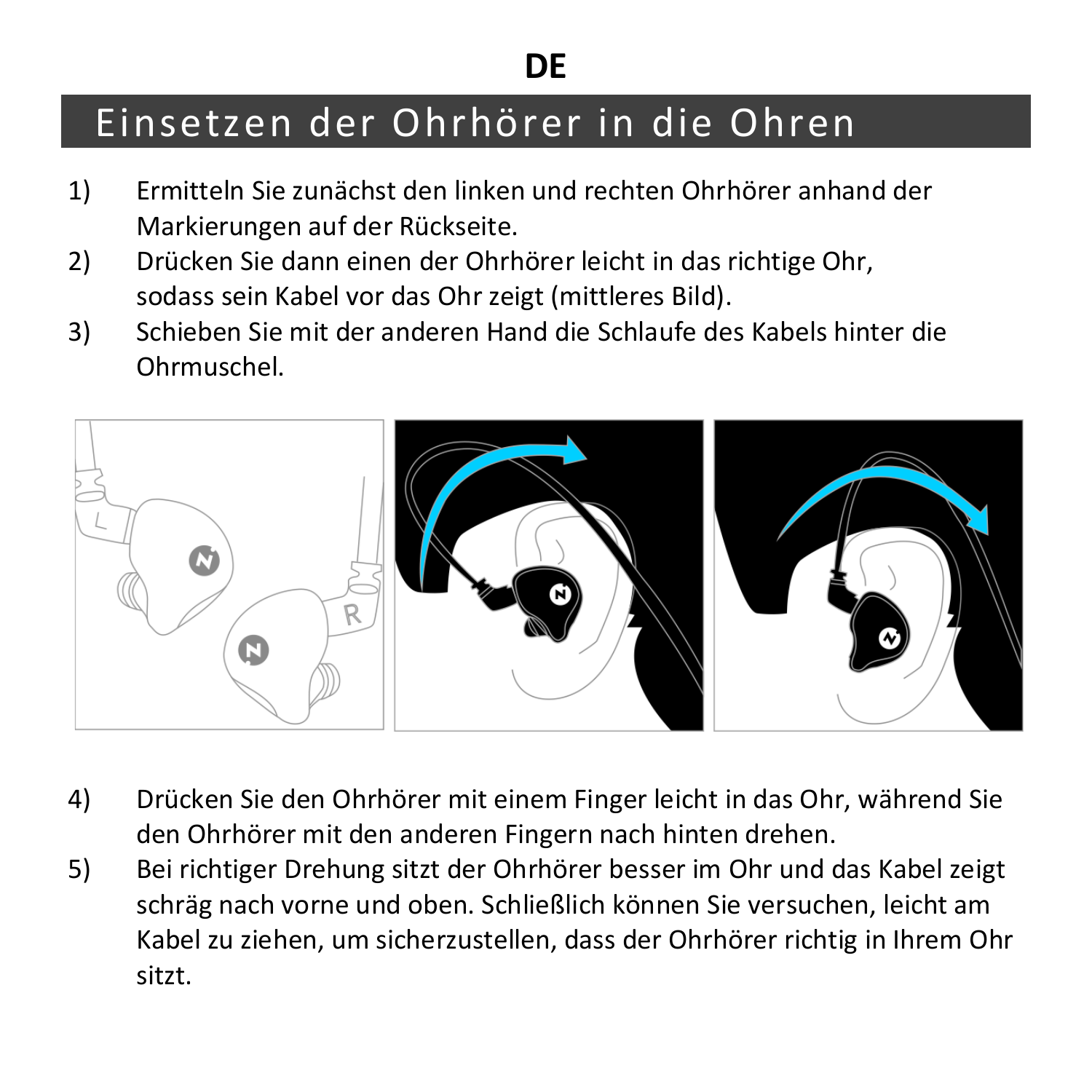## Silikonaufsätze

Im Lieferumfang sind Silikonaufsätze in drei Größen (S, M, L) enthalten. Nur wenn die Aufsätze richtig in den Ohren sitzen, aber nicht im Gehörgang verdreht sind, können die Ohrhörer ihr volles Potenzial entfalten. Nehmen Sie sich daher genügend Zeit, um Ihre Ohrhöreraufsätze sorgfältig auszuwählen.

#### **So ersetzen Sie die Aufsätze:**

- 1) Fassen Sie den Silikonaufsatz mit zwei Fingern so nah wie möglich am Ohrhörer und entfernen Sie ihn durch Drehen und Ziehen vom Ohrhörer.
- 2) Wählen Sie einen neuen Aufsatz (es muss nicht zwischen L und R unterschieden werden) und schieben Sie ihn in umgekehrter Reihenfolge auf den Audioausgang des Ohrhörers. Schieben Sie die Verlängerung ganz bis zum Rand des Metall-Tonkanals am Ohrhörer.

#### **So reinigen Sie die Aufsätze richtig:**

- 1) Idealerweise reinigen Sie die Aufsätze nach oder vor jedem Gebrauch des Ohrhörers. Auf diese Weise kann Schmutz leicht tiefer gelangen, wo er das Gitter des Ohrhörerausgangs verstopfen und so die Klangqualität beeinträchtigen könnte.
- 2) Nehmen Sie die Aufsätze aus den Ohrhörern und wischen Sie sie mit einem feuchten Tuch ab oder spülen Sie sie gelegentlich mit Seife und warmem Wasser ab. Achten Sie darauf, dass die Aufsätze nicht in den Abfluss des Waschbeckens fallen!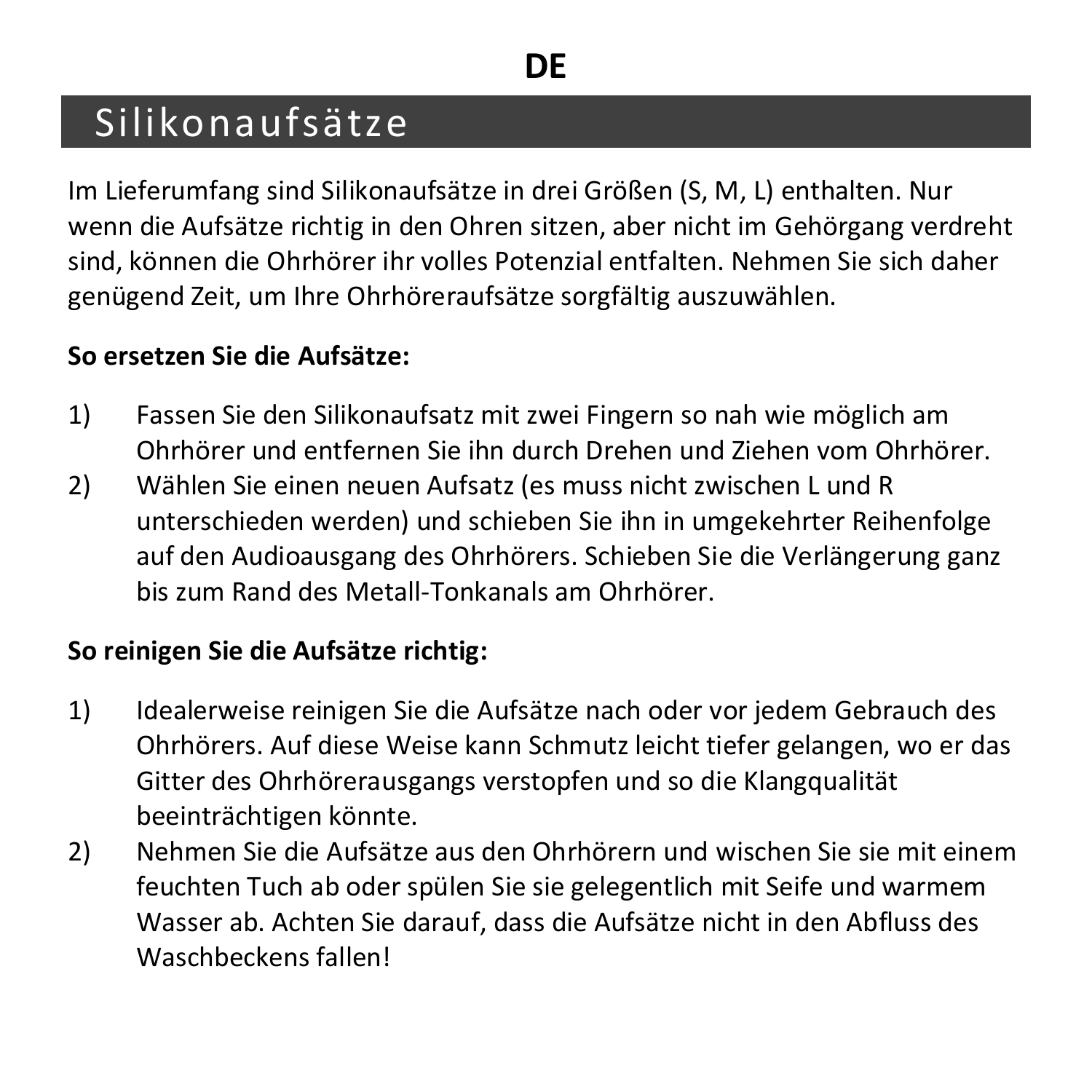## Spezifikationen

| Schallköpfe     | Dynamisch, 10 mm. Biozellulose, Doppelmagnete |
|-----------------|-----------------------------------------------|
| Frequenzbereich | 10 bis 20,000 Hz                              |
| Impedanz        | 17 Ohm                                        |
| Empfindlichkeit | $109 dB \pm 3 dB$                             |
| Kabel           | 125 cm, versilbert, geflochten                |
| Steckverbinder  | 2-Pin 0,75 mm, Klinke 3,5 mm                  |

## Hinweise

- 1) Die eingestellte Lautstärke so niedrig wie möglich halten. Längeres lautes Hören kann das Gehör irreversibel beschädigen!
- 2) Bevor Sie den Ohrhörer an eine Tonquelle anschließen, sollten Sie zunächst die Lautstärke reduzieren, um Schäden am Ohrhörer oder an Ihrem Gehör zu vermeiden.
- 3) Kinder sollten die Ohrhörer nur unter Aufsicht von Erwachsenen benutzen. Es besteht die Gefahr, dass Kleinteile verschluckt werden.
- 4) Setzen Sie den Ohrhörer keinen harten Stößen oder scharfen Gegenständen aus, um Schäden zu vermeiden.
- 5) Werden die Ohrhörer in einer sehr staubigen oder feuchten Umgebung verwendet, können sie beschädigt werden.
- 6) Ziehen Sie das Ohrhörerkabel immer nur am Stecker selbst ab. Ziehen Sie niemals direkt am Kabel.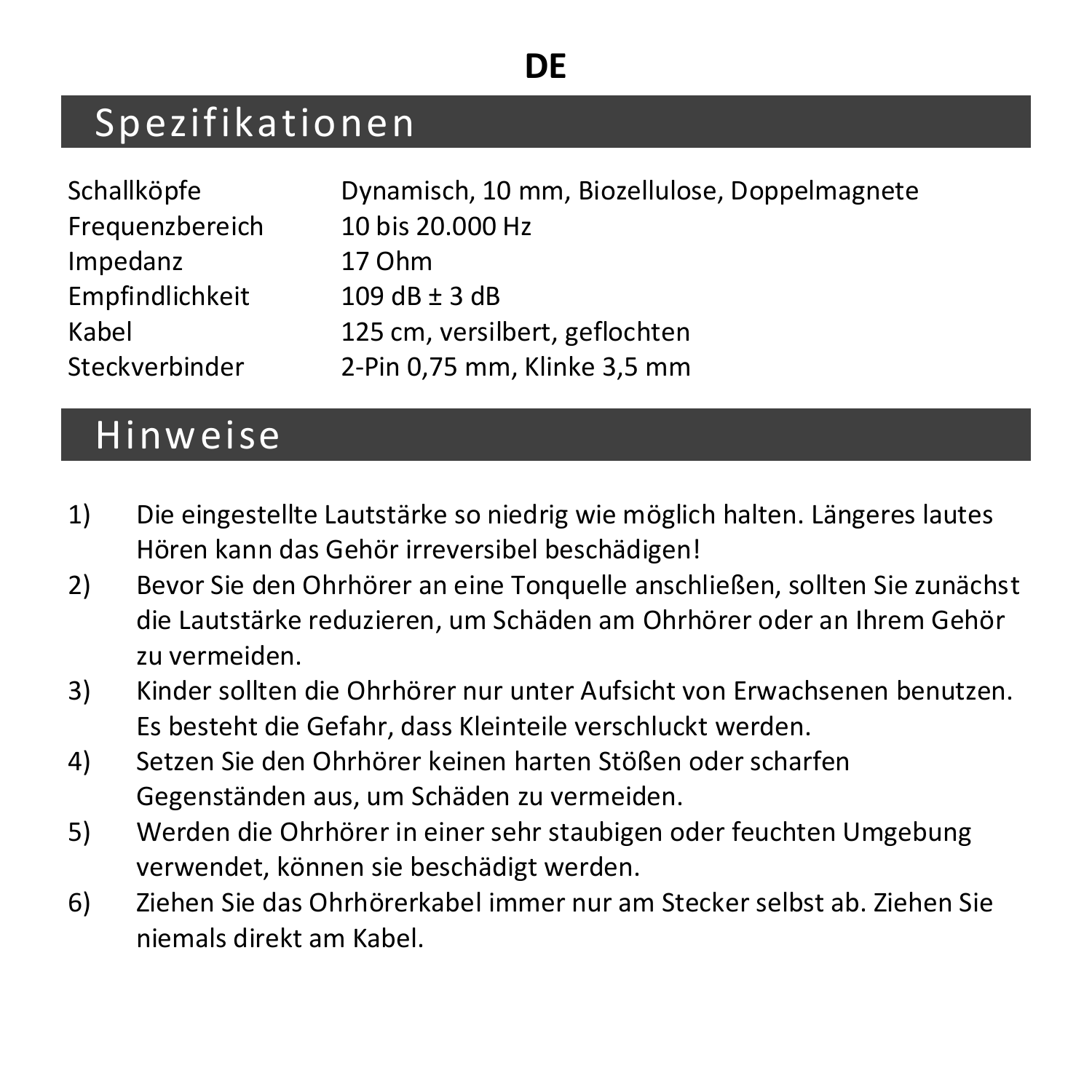- 7) Wickeln Sie das Kabel nicht um Ihr Telefon oder Ihren Player. Andernfalls besteht die Gefahr einer schnellen Beschädigung.
- 8) Verwenden Sie das Ohrhörer nicht außerhalb des zulässigen Temperaturbereichs von -15 °C bis +50 °C.
- 9) Lassen Sie den Ohrhörer nicht im direkten Sonnenlicht liegen.
- 10) Die Ohrhörer niemals selbst zerlegen oder reparieren. Es besteht die Gefahr einer Beschädigung.
- 11) Reinigen Sie den Ohrhörer nur mit einem leicht feuchten Tuch.
- 12) Halten Sie das Audiokanalgitter beider Ohrhörer sauber, um Verstopfungen und damit Klangverschlechterungen zu vermeiden.
- 13) Beachten Sie die geltenden Gesetze und Vorschriften, wenn Sie während der Fahrt Ohrhörer benutzen.
- 14) Verwenden Sie die Ohrhörer nicht in Situationen, in denen Sie Ihre Umgebung hören und wahrnehmen müssen, was um Sie herum geschieht.

## Garantiebedingungen

Die Garantie deckt folgende Mangelarten nicht ab:

- 1) Beschädigung durch einen nicht autorisierten Eingriff in das Gerät.
- 2) Durch Ohrenschmalz verstopfte (muss für das Auge nicht sichtbar sein) oder anderweitig verschmutzte Filter. Die Reinigung muss einer autorisierten Servicestelle anvertraut werden und ist kostenpflichtig.
- 3) Ohrhörer, bei denen die Filter aus den Ohrkanälen entfernt wurden.
- 4) Physische Beschädigung der Ohrhörer durch Absturz oder Stoß.
- 5) Beschädigung durch höhere Gewalt.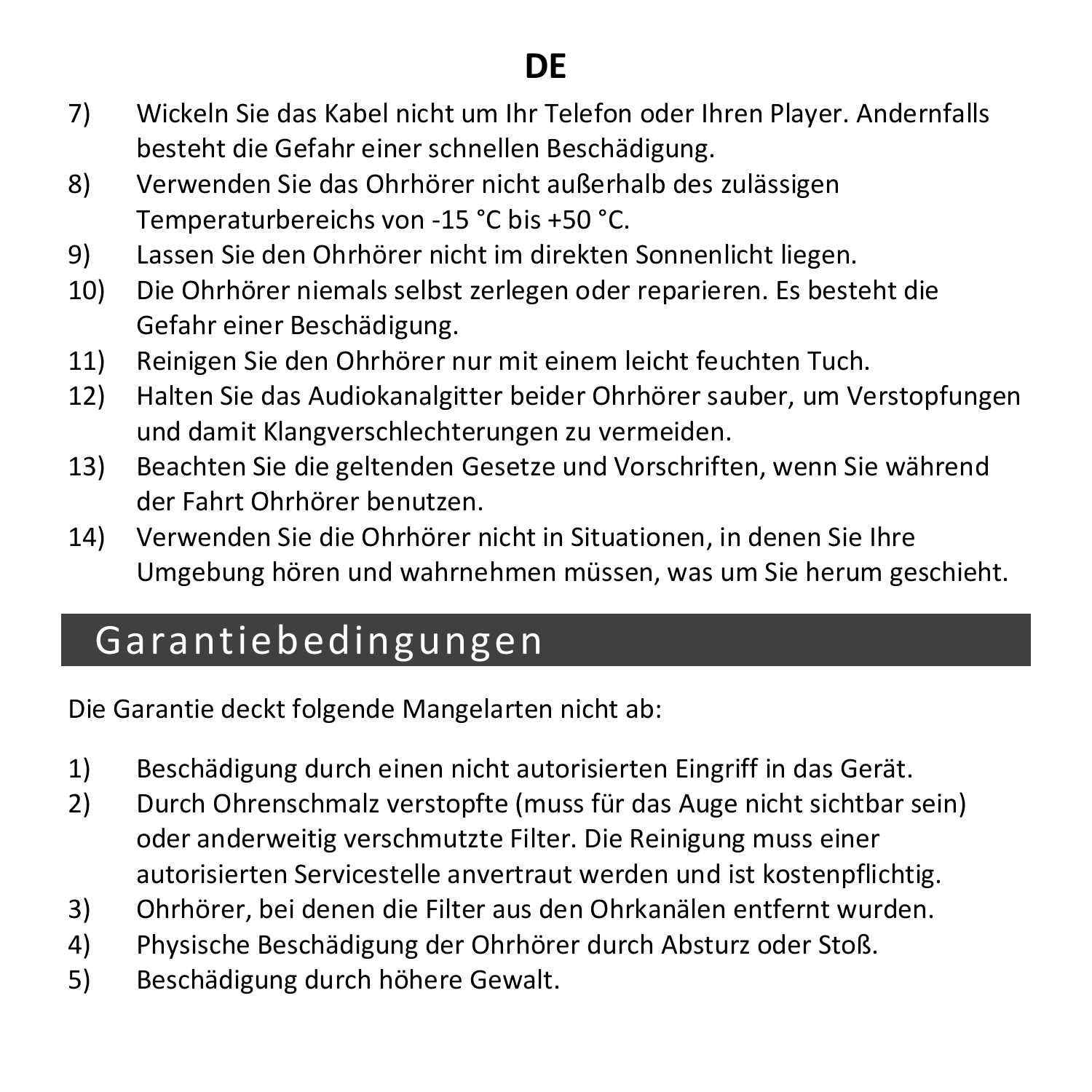

# Használati útmutató

# **ALPHA**

IN-EAR HEADPHONES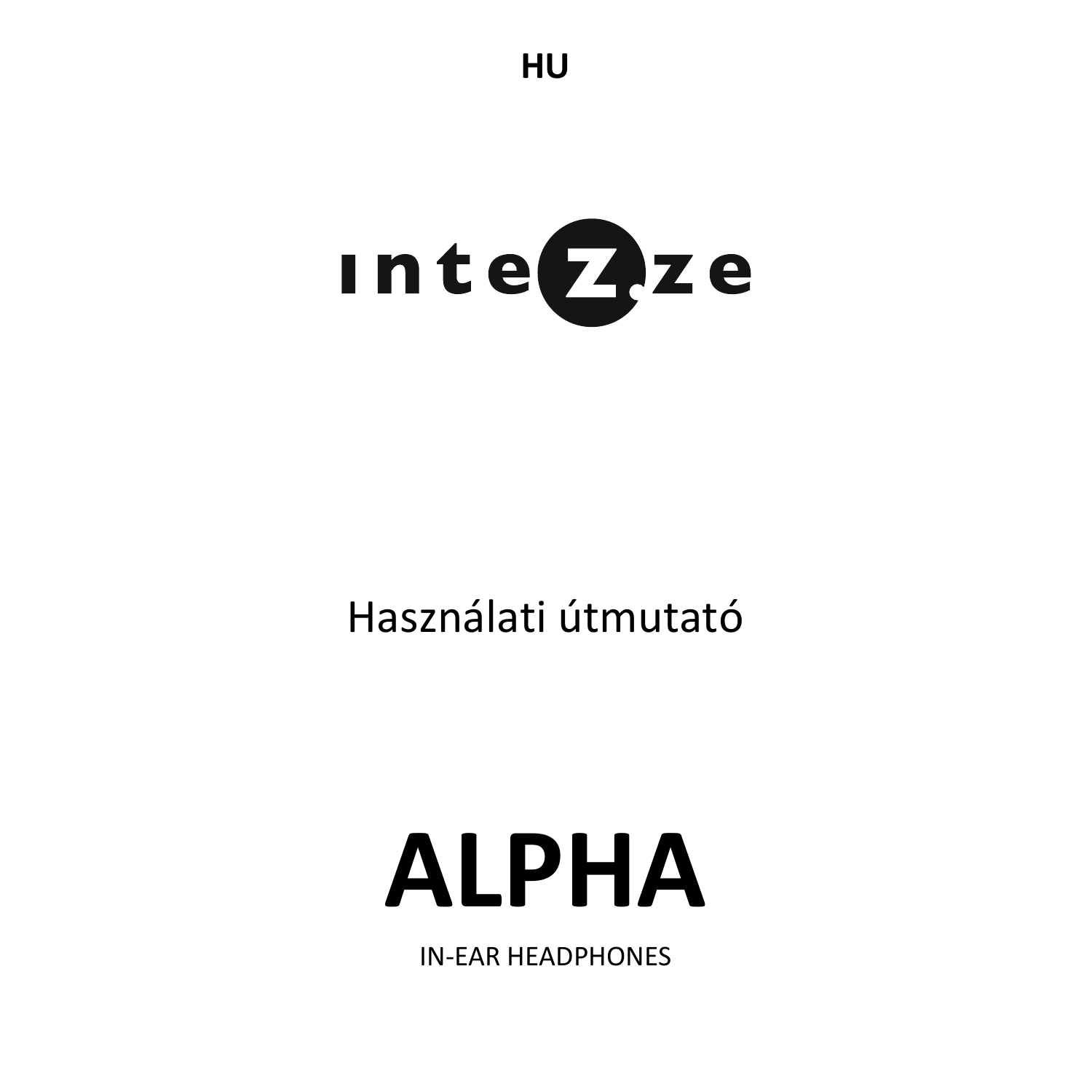## Bevezetés

A mi szenvedélyünk, az Ön öröme A kettő együtt az INTEZZE

Bár minden modellünket úgy tervezzük, hogy éveken át megbízhatóan szolgáljon, olykor mégis elromolhat valami. Ezért érdemes néhány percet rászánnia az alábbiakra – megtudhatja egyebek között, hogyan előzhetők meg a hibák, és hogyan cserélhetők az egyes alkatrészek.

## A fülhallgató használata

Az első használat előtt csatlakoztassa a levehető kábelt a két fülhallgatóhoz. Ennek pontos menetét a következő fejezetben ismertetjük.

### **A fülhallgató minden használata előtt:**

Azt javasoljuk, még a csatlakoztatás előtt csökkentse az eszköz hangerejét, amelyhez a fülhallgatót csatlakoztatni fogja. Így a fülhallgatót és a fülét is megkíméli a nagy hangerő okozta sokktól.

## Levehető kábel

A fülhallgatók és a kábel közötti csatlakozókkal finoman kell bánni. Felépítésük nem számol a gyakori csatlakoztatással és leválasztással. Azt javasoljuk, hogy csak kábelcsere céljából válassza le a kábelt.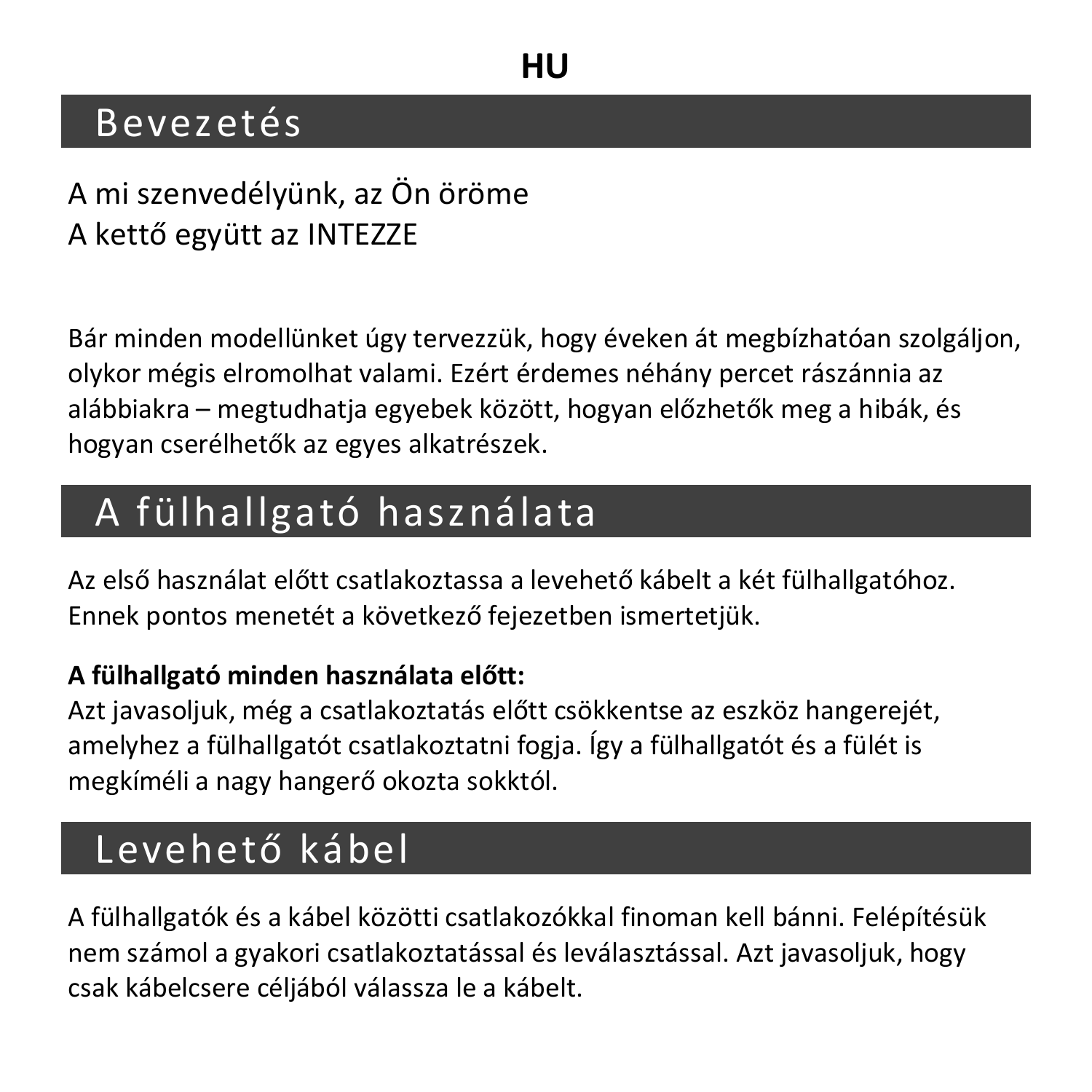## **HU**

A kábel csatlakoztatásakor ügyeljen arra, hogy az L (bal), illetve R (jobb) jelölésű fülhallgatóhoz a kábel L, illetve R jelölésű csatlakozóját használja. Az érintkezők helyes polaritására is ügyeljen. A kábelnek mindig hátrafelé, a fül mögé kell irányulnia (lásd a következő fejezetet).

Ha saját kábellel szeretné használni a fülhallgatókat, akkor győződjön meg róla, hogy a kábel csatlakozói kompatibilisek a fülhallgatókkal. A kábelek csatlakoztatásakor és leválasztásakor soha ne alkalmazzon túlzott erőt!

#### **A kábel helyes csatlakoztatása és leválasztása:**



- 1) Először győződjön meg arról, hogy a bal csatlakozót a bal, a jobbot pedig a jobb fülhallgatóhoz csatlakoztatja.
- 2) A kábelnek mindkét fülhallgató esetén hátrafelé, a fül mögé kell irányulnia. Az érintkezők helyes polaritását a fenti bal ábra alapján is ellenőrizheti.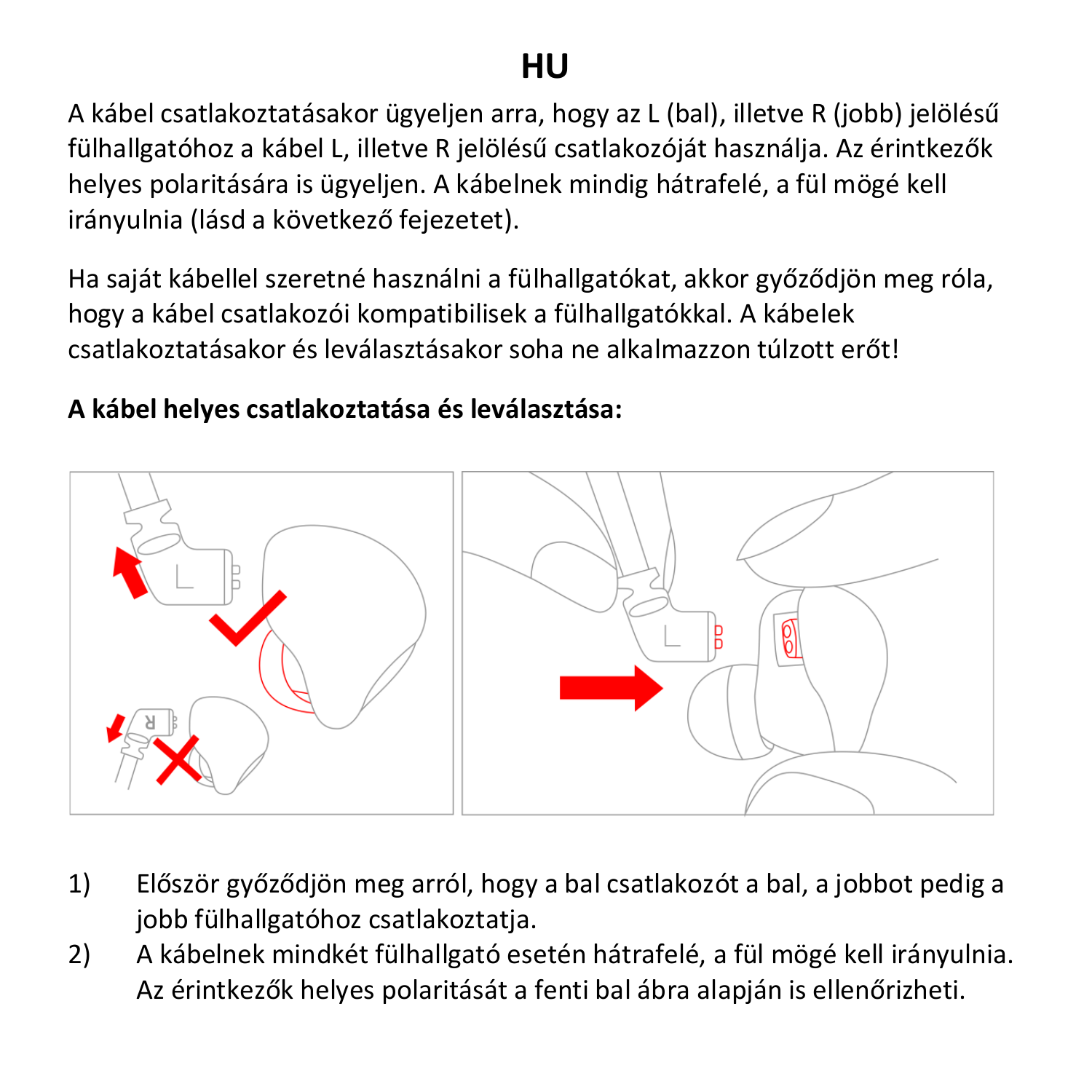## **HU**

- 3) Igazítsa a csatlakozó két érintkezőjét pontosan a fülhallgató nyílásaihoz, és nyomja a csatlakozót a helyére. A csatlakozót ütközésig be kell nyomni.
- 4) A leválasztáshoz fogja meg a csatlakozót minél közelebb a fülhallgatóhoz, és egyenesen húzza ki. Ne mozgassa ide-oda, és ne feszegesse!

## A fülhallgató felhelyezése

- 1) A hátul található jelölés alapján állapítsa meg, hogy melyik a bal és melyik a jobb fülhallgató.
- 2) Ezután finoman helyezze be az egyik fülhallgatót a megfelelő fülbe úgy, hogy a kábel előre nézzen (lásd a középső ábrát).
- 3) A másik kezével igazítsa a kábelt a fülkagyló mögé.

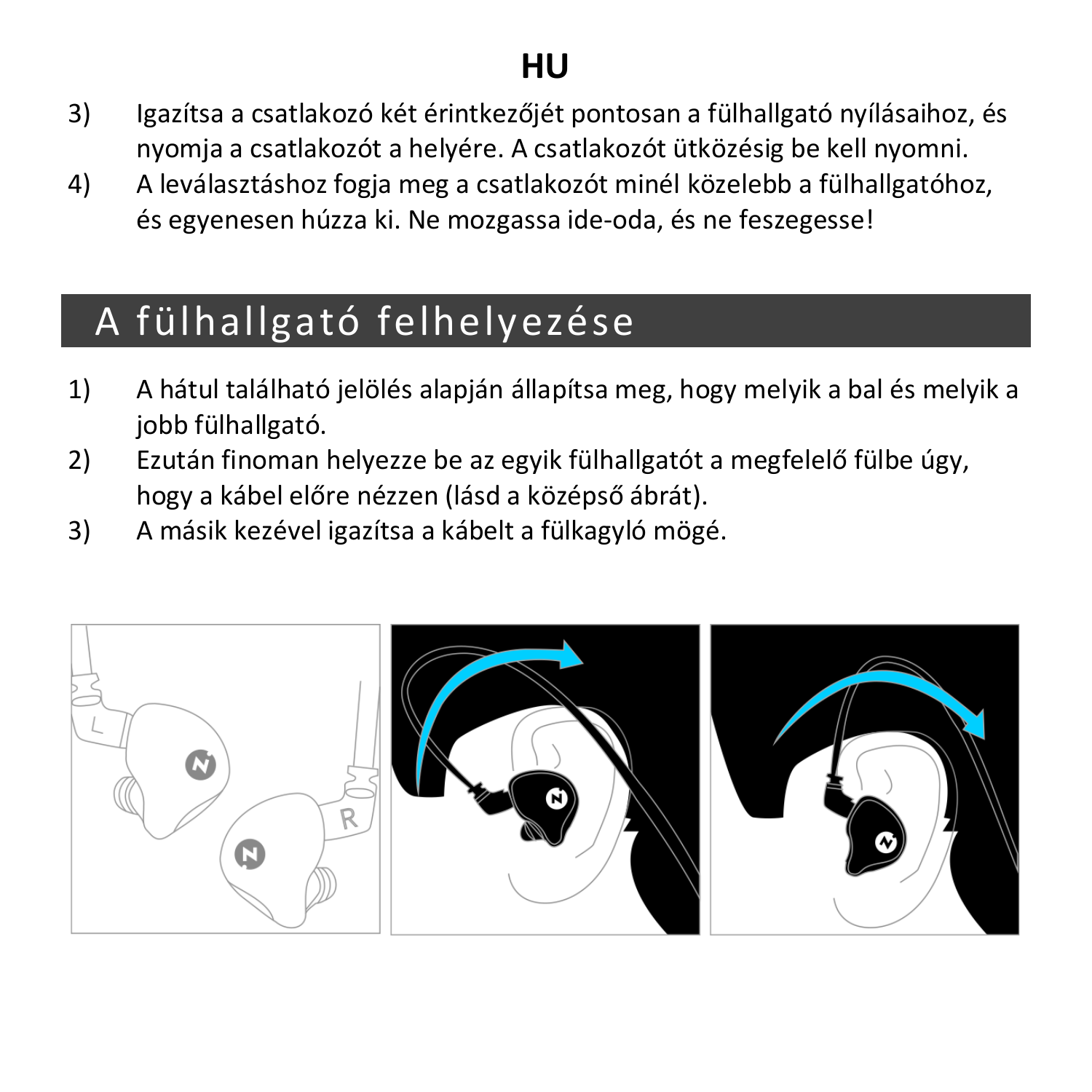- 4) Egy ujjával finoman tolja befelé a fülhallgatót a hallójáratba, és közben forgassa el hátrafelé a többi ujjával.
- 5) A megfelelő elforgatással a fülhallgató jobban a helyére illeszkedik, a kábel pedig ferdén előre és felfelé irányul. Végül a kábelt egy kissé meghúzva ellenőrizheti, hogy megfelelően rögzült-e a fülhallgató a fülében.

# Szilikon füldugók

A csomagban háromféle méretű (S, M, L) szilikon füldugók találhatók. A fülhallgató csak olyan füldugóval használható optimálisan, amely tökéletesen, de gyűrődés nélkül simul a hallójárat falához. Ezért szánjon elegendő időt a megfelelő füldugó kiválasztására.

#### **A füldugó cseréje:**

- 1) Fogja meg a szilikon füldugót két ujjal minél közelebb a fülhallgatóhoz, és csavarva-húzva vegye le róla.
- 2) Válassza ki az új füldugót (a két oldal egyforma), és helyezze fel fordított eljárással a fülhallgatóra. A füldugót tolja egészen a fülhallgató fém kimenetének végéig.

#### **A füldugó helyes tisztítása:**

1) A legjobb minden használat előtt és után megtisztítani a füldugót. Így könnyen megelőzheti, hogy a szennyeződés mélyebbre vándoroljon, a fülhallgató dróthálójába ragadjon, és eltömje azt, rontva a hangminőséget.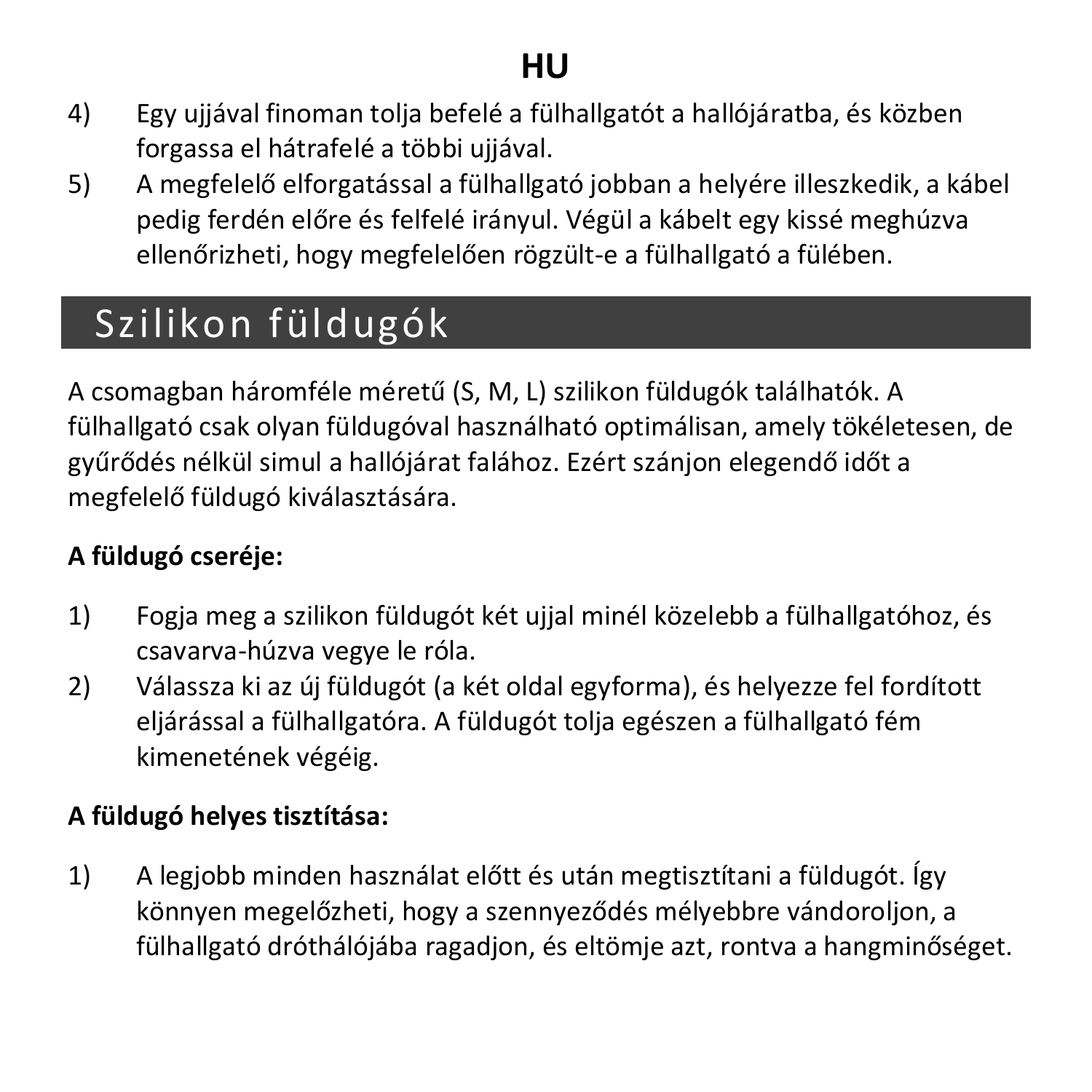2) Vegye le a füldugókat, és törölje meg őket nedves ronggyal, vagy időnként öblítse le őket szappanos vízzel. Ügyeljen rá, hogy ne ejtse a füldugót a mosdó lefolyójába!

## Műszaki adatok

| Meghaitók           | Dinamikus, 10 mm, biocellulóz, kettős mágnesek |
|---------------------|------------------------------------------------|
| Frekvenciatartomány | 10-20 000 Hz                                   |
| Impedancia          | 17 O                                           |
| Érzékenység         | $109 dB \pm 3 dB$                              |
| Kábel               | 125 cm, ezüstözött, sodrott                    |
| Csatlakozók         | 2 db 0.75 mm-es érintkező. 3.5 mm-es jack      |

## Figyelmeztetés

- 1) A beállított hangerőt tartsa a lehető legalacsonyabb szinten. A hosszan tartó hangos zenehallgatás tartósan károsítja a hallást!
- 2) Mielőtt a fülhallgatót audioforráshoz csatlakoztatná, a fülhallgató és a hallás károsodásának megelőzése érdekében csökkentse a hangerőt.
- 3) Gyermekek csak felnőtt felügyelete mellett használhatják a fülhallgatót. Fennáll a kis részek lenyelésének veszélye.
- 4) Ne tegye ki a fülhallgatót erős ütések és éles tárgyak hatásának, hogy ne károsodjon.
- 5) A fülhallgató használata nagyon poros vagy nedves környezetben a termék károsodásához vezethet.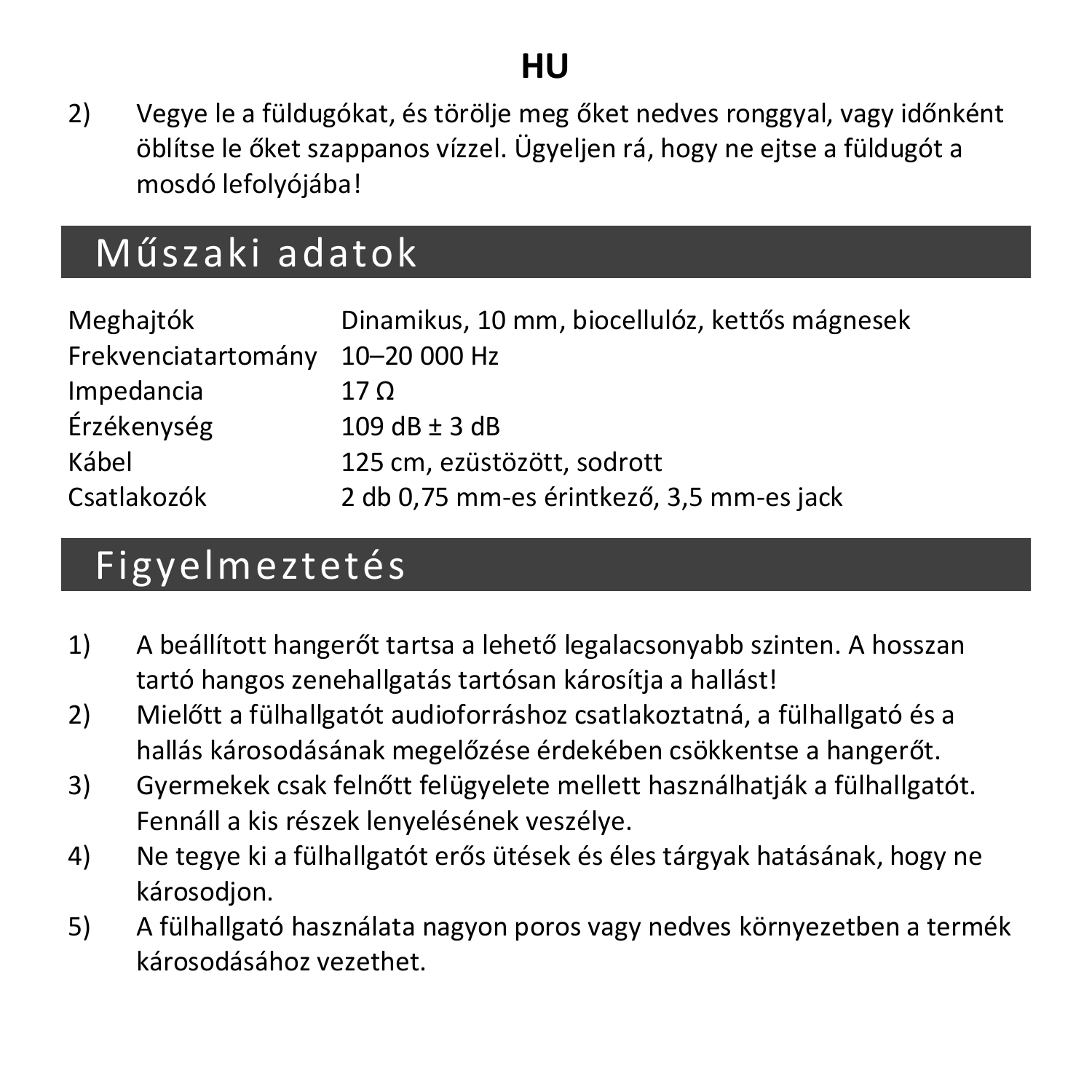## **HU**

- 6) A fülhallgató kábelét mindig a csatlakozónál fogva húzza ki. Soha ne magát a kábelt húzza.
- 7) Ne tekerje a kábelt a telefon vagy a lejátszó köré. Így gyorsan tönkremehet.
- 8) Ne használja a fülhallgatót az engedélyezett -15 +50 °C közötti hőmérséklet-tartományon kívül.
- 9) Ne hagyja a fejhallgatót hosszabb ideig a napon.
- 10) A fülhallgatót soha ne szerelje szét, és ne javítsa. Fennáll a meghibásodás veszélye.
- 11) A fülhallgató tisztításához csak enyhén megnedvesített rongyot használjon.
- 12) Mindkét fülhallgató dróthálóját tartsa tisztán, hogy ne tömődjenek el, mert így romlana a hangminőség.
- 13) A fülhallgató vezetés közbeni használatakor tartsa be a vonatkozó jogszabályokat és előírásokat.
- 14) Ne használja a fülhallgatót abban az esetben, ha hallania kell a környezete zajait, és tisztában kell lennie az Ön körül zajló eseményekkel.

# Jótállási feltételek

A jótállás nem érvényes a következő hibákra:

- 1) Az eszközbe történő illetéktelen beavatkozás által okozott kár.
- 2) Fülzsírral vagy egyéb (akár szabad szemmel nem látható) szennyeződéssel behordott háló. A tisztítást bízza szakszervizre, amely azonban díjköteles.
- 3) A hangcsatornáról eltávolított háló.
- 4) A fülhallgató leesés vagy ütés által okozott fizikai meghibásodásai.
- 5) Vis maior károsodás.